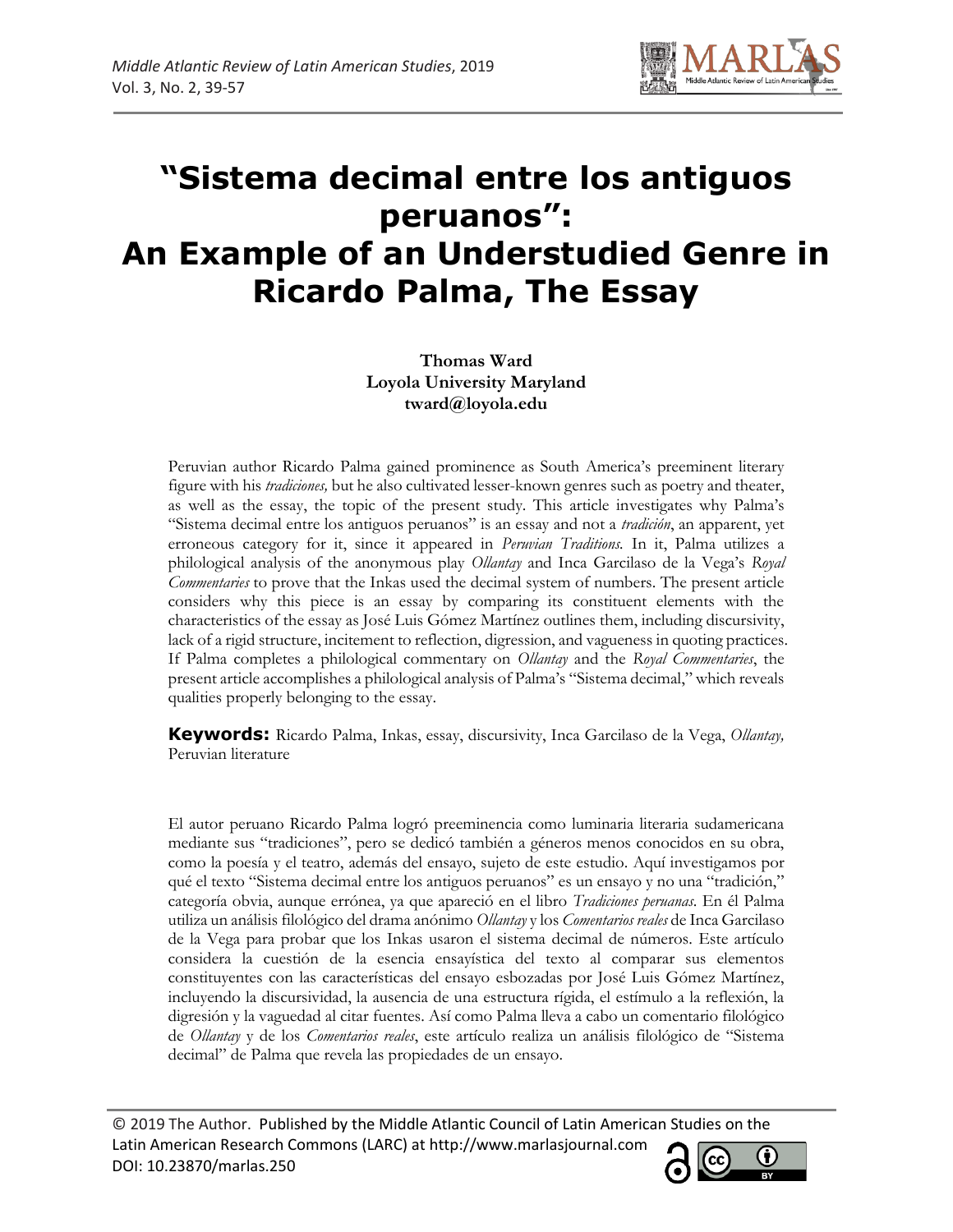**Palabras clave:** Ricardo Palma, Inkas, ensayo, discursividad, Inca Garcilaso de la Vega, *Ollantay,* literatura peruana

# **Introduction**

During the latter half of the nineteenth century, as evolutionary positivism became the basis for social science research, the idea of "degenerate races" was applied to pre-Hispanic, colonial and post-Independence people known as "Indians." In his canonical "Nuestros indios," Peru's most famous essayist, Manuel González Prada (1844–1918), censured, for example, ethnology's acceptance of "Humanity's division into superior and inferior races, having recognized white superiority" (la división de la Humanidad en razas superiores y razas inferiores, reconocida la superioridad de los blancos) (1985–1989, 3: 196). In the midst of the infusion of social science theory into Peru's intellectual fabric, the country lost a terrible war to Chile that concluded with an unfavorable peace treaty in 1883. Many elites, including Ricardo Palma (1833–1919), unfairly laid the blame for Peru's loss on the country's indigenous inhabitants. However, while some blamed the "Indians," they separated this category from "Inkas," creating the paradox Cecilia Méndez G. (1996) has aptly described as "Incas Sí, Indios No." While Palma, Peru's most famous author from the nineteenth century, was not known for his love of indigenous people, probably because he could not realistically represent them in his *Tradiciones peruanas* speaking in the criollo style with spark and sarcasm, he did have interest in the Inkakuna (plural of Inka) to the degree most Peruvians do. The essay "Sistema decimal entre los antiguos peruanos," included in the eighth series of *Tradiciones peruanas*, *Ropa apolillada* (1891), results from Palma's (albeit limited) interest in the Inkakuna.

# **Literary Genre and the Latin American Essay**

It is sometimes recognized that, besides the famous *Tradiciones*, or *Traditions,* Palma cultivated theater, *Rodil* (1851), poetry, *Armonías* (1865), and historical and linguistic studies, *Anales de la Inquisición*  (1863) and *Neologismos y americanismos* (1911), yet his cultivation of the essay has gone virtually unnoticed. Exploring "Sistema decimal" as an essay reveals another facet of Palma's indisputable literary capability. What exactly is an essay?

To discuss Palma's essay, the problem of genre, literary genre, must come up. Palma made the editorial decision to include diverse genres of literature under the general rubric *tradiciones,* which became synonymous with his name. For example, in the prologue to the very first volume titled simply *Tradiciones,* he referred to "All the *Traditions* that make up this volume" (Todas las tradiciones que forman este volumen) (1872, 4; italics added). Yet in the very same tome he included *Anales de la Inquisición* (originally published in the *Revista de Lima,* 1863), more properly understood as a work of historiography. Other texts, "La gruta de las maravillas" and "La achiriana del Inca," added to the 1883 edition of the second series, also do not fit into the template of the better-known *tradiciones*, because they have no historical inquiry into a *refrán,* or saying, the narrative does not fragment, and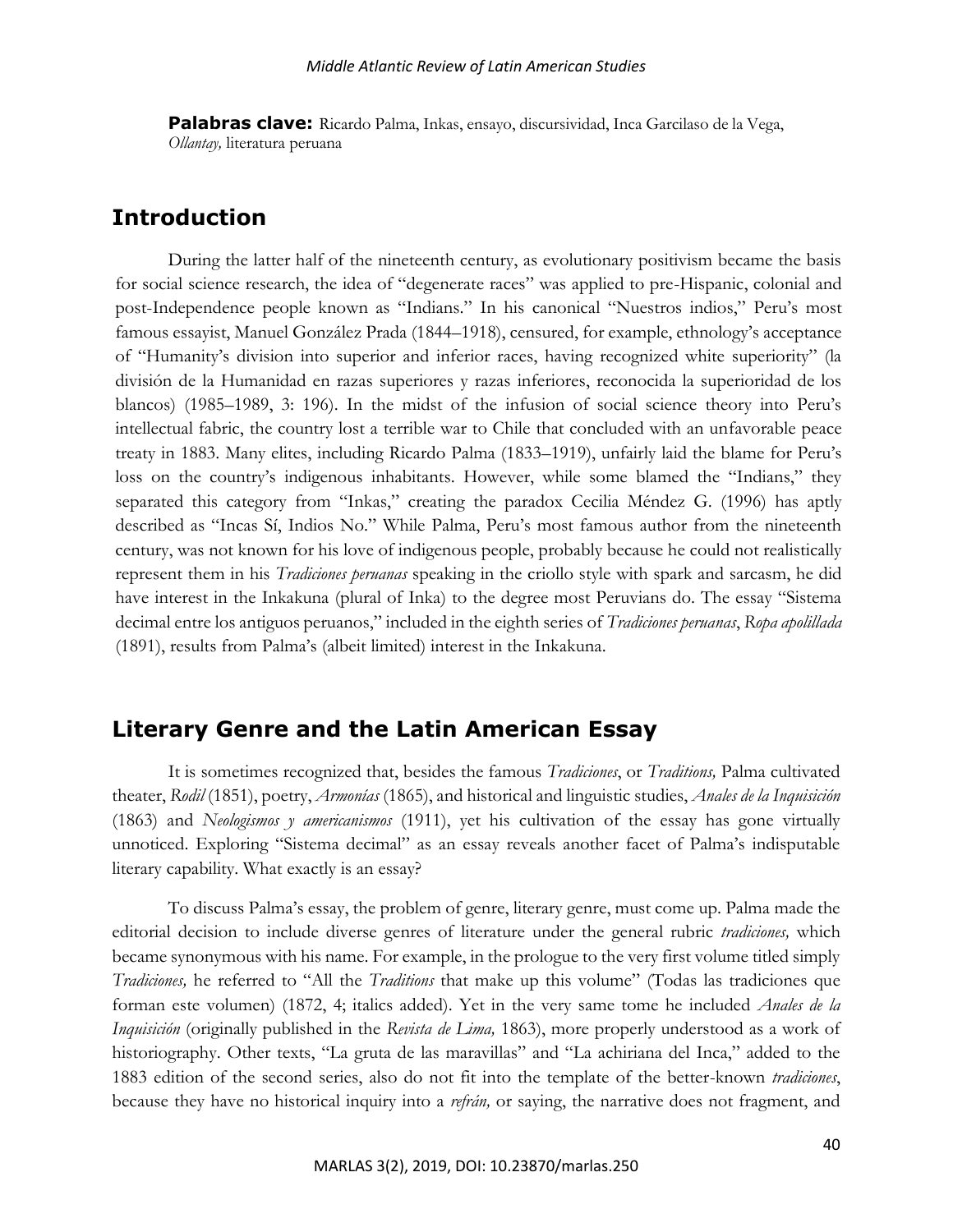they are simpler in structure.<sup>1</sup> These Inkanist narratives are more aptly described as legends. In similar fashion with respect to the vagaries of literary genre, the third series of *tradiciones* opens with a poem, "Y el mundo que es de oropel idólatra," and concludes with two inquiries into literary history, "Los plañideros del siglo pasado" and "Una sesión literaria: un poeta de las adivinanzas" (1875, xiii–xv; 227–261; 262–280). Palma even wrote a biographical sketch of Dolores Veintimilla, an Ecuadoran antideath-penalty advocate, which appeared in various places at different times. This is not to say that Palma did not understand genre. His 1865 *Armonías* was a collection of poetry. Another book, listed as a *Tradiciones y artículos históricos* (1899), can more correctly be appreciated as a collection of essays, for this work in prose is at times more argumentative than descriptive. Palma shows he was very aware of genre in his 1900 book *Cachivaches,* which is divided into sections: "Literary Articles" (Artículos literarios), "Biographical Articles" (Artículos biográficos), "Critical Paragraphs" (Párrafos de crítica), and "Historical Studies" (Estudios históricos). The variance among the types of writing Palma cultivated—legend, *tradición*, history, poetry, theater, and essay—echoes the variety of norms for the essay, which is multiform. While untold volumes of research have been completed on the *tradiciones*, little has been done regarding the essay as written by Ricardo Palma, a modern genre that was starting to take root in Peru at that time. Here we will examine one essay with an eye toward correcting that lacuna in Peruvian literary history.

This is an important need because Latin America has embraced the essay and made it distinctly its own. To illustrate, there are a number of "great" essayists from the region including Sor Juana Inés de la Cruz, Domingo Faustino Sarmiento, Eugenio María de Hostos, Manuel González Prada, José Martí, José Enrique Rodó, Luisa Capetillo, José Carlos Mariátegui, Ezequiel Martínez Estrada, Jorge Luis Borges, Alfonso Reyes, Octavio Paz, Rosario Castellanos, and William Ospina. All participated in the development of the essay in their respective countries, and this was certainly the case for Peru, where various authors contemporary to Ricardo Palma began to cultivate the essay, such as Francisco de Paula González Vigil, Manuel Atanasio Fuentes, José Casimiro de Ulloa, José Antonio de Lavalle, González Prada, and the group Francesca Denegri calls the Enlightened Women, including Carolina Freyre de Jaimes, Clorinda Matto de Turner, Teresa González de Fanning, Mercedes Cabello de Carbonera, and Margarita Práxedes Muñoz. While not generally considered outside of Peru as cultivators of the essay, the Peruvians certainly were also very involved with the institution of this genre in the Spanish-speaking republics.

Palma had contact with many of these authors, and while he may not have known them all personally, he certainly was familiar with their works. To offer an example of the literary network in which he found himself at the center, after the sacking of the National Library during the War of the Pacific (1879–1883), he wrote to authors around the Hispanic world, asking for book donations to restock the collection (see Pantigoso 2017). The Puerto Rican Hostos, for example, was one of the authors with whom he corresponded. These authors were in contact with each other during the latter half of the nineteenth century. The journalistic article and the essay were prominent genres during the

<sup>&</sup>lt;sup>1</sup> For more on Palma's cutting and pasting from one series of the *Tradiciones* to another, see Flor María Rodríguez-Arenas, "Historia editorial y literaria" (1993).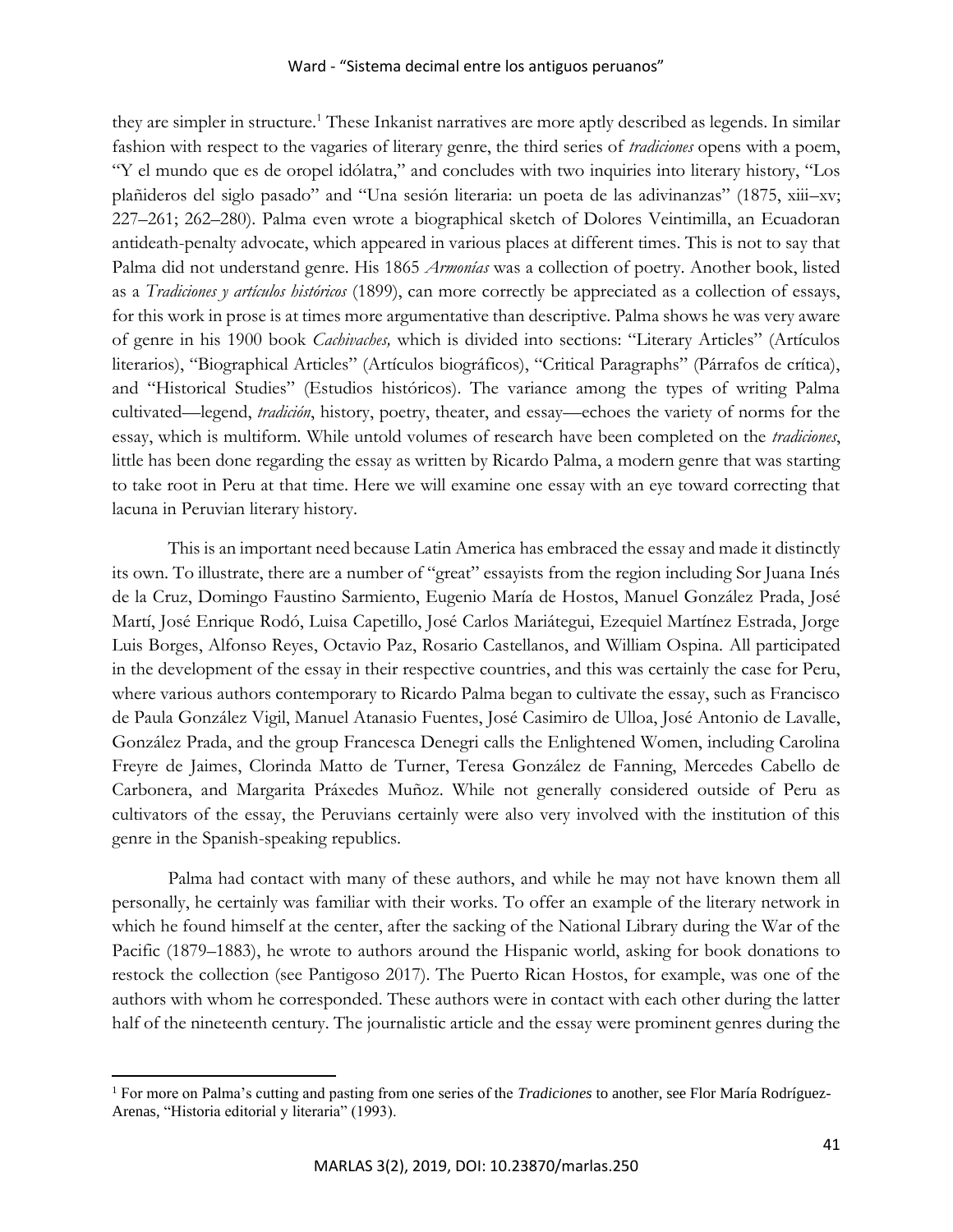period, along with poetry, the novel, and theater, and Palma would have been aware of it, just as he was aware of all the genres.

The themes highlighted in the essay are as varied as the authors who cultivate them. They are political, philosophical, literary, sociological, and of other varieties. During Palma's time, however, we can say there was a generalized interest in the nation, its nature, its possibilities. Hugo Neira describes a search for the nation's character, an attempt to synthesize, which sets up the conditions for a meticulous analysis of society (2008, 87). The Peruvian nation could not/cannot disengage from history, archeology, legends, or the literary or collective memory of the Inkakuna because they were, alongside others, an important foundation, even if an array of criollo writers would not like to admit that.

# **Characteristics of the Essay**

There is no one genre of literature, there is no one genre of the essay, and there is no one definition of the essay. We can begin the discussion by saying what "Sistema decimal entre los antiguos peruanos" is not. As an essay it does not share characteristics generally associated with the *tradición*, for example, the examination of a saying, and the inclusion of historical characters (Tauzin Castellanos 1999; Huarag Álvarez 2018), and humor as a primary attribute, whether it be ironic or satirical (Tanner 1986; Arista Montoya 2017). It is primarily narrative, constituting a variant of the short story, although it pretends not to be fiction, as it includes historical episodes. The historiographical pretense, of course, differentiates it from the historical novel, another genre frequently produced during Palma's time.<sup>2</sup>

While scholarly authorities are not in agreement about the genre's characteristics (Mead 1956; Gómez Martínez 1981; Oviedo 1991; Arenas Cruz 1997; Neira 2008; Morales Mena 2019), José Luis Gómez Martínez in his *Teoría del ensayo* starts by stating that the essay can generally be described as a "pleasant dissertation instead of a severe and rigorous investigation" (disertación amena en vez de una investigación severa y rigurosa) (1981, 20). Here we will take as our framework five attributes outlined by Gómez Martínez, one of the twentieth century's foremost experts on the essay written in Spanish. These include: 1) discursivity, 2) lack of a rigid structure, 3) incitement to reflection, 4) digression, and 5) vagueness in quoting practices. These categories are not exhaustive and indeed, besides these five, a reasonable array for a journal article to discuss, there are another ten that Gómez Martínez covers. Other scholars list additional characteristics germane to our topic, such as Javier Morales Mena writing on the little-discussed essay cultivated by the polygraph Mario Vargas Llosa, a different Peruvian author famous for another genre, the novel, who also delved into the essay as a literary form whose characteristics include, again, discursivity, and other attributes such as narrative suspense (2019, 118– 124). Literary historian José Miguel Oviedo, author of a well-known compendium on the Latin American essay, tells us that this genre has two features, one that it is interpretative, and the other that points toward the future (1991, 14). Ricardo Palma's essay to which we now turn was discursive

 $2$  On the historical novel in Latin America during this period see Anderson Imbert (1952) and Skinner (2006).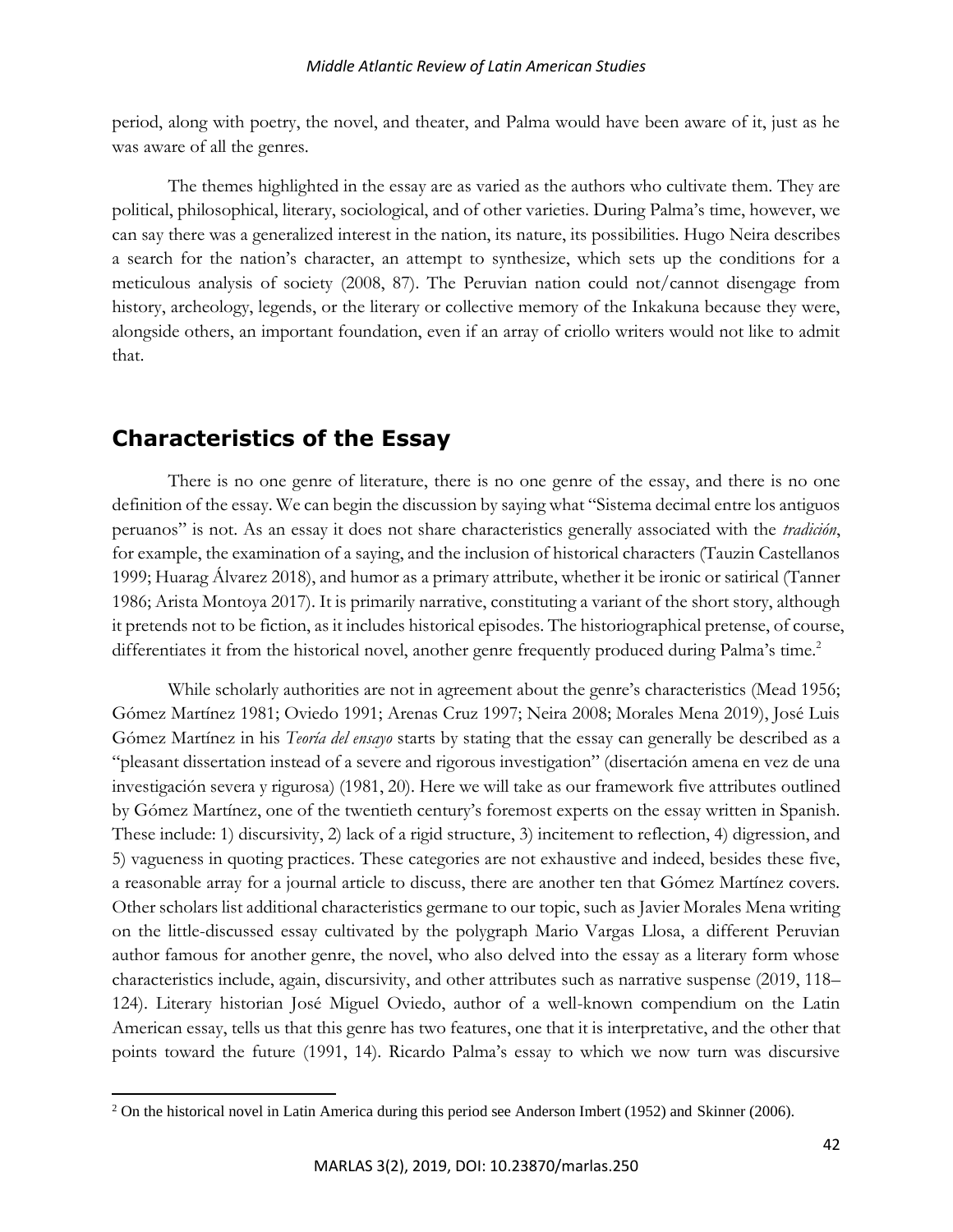(interpretive) in nature. Discursivity is a characteristic found in all the authorities, Gómez Martínez, Oviedo, and Morales Mena suggesting its importance in singling out the essay in terms of literary genre. Palma's essay, "Sistema decimal," which is ostensibly a defense of the Inkakuna's knowledge of mathematics and the decimal system, can be defined in terms of a pliable structure of discursivity that fosters reflection, tending toward digression, with imprecise quoting practices.

The features that give form to the essay, that which makes it essayistic, make it a distinctive genre. If "Sistema decimal entre los antiguas peruanos" were a *tradición*, it would bear characteristics distinct from those of the essay. In fact, "Sistema decimal" presents a thesis—that the Inkakuna used the decimal system—and explains why this is so. It then presents the antithesis: that some scholars deny decimal-system usage among the Inkakuna, and then the synthesis, the logic and proof of decimal usage among the Inkakuna. It is not a "neat" essay, however, because it is not well organized, and thematically it goes all over the place. These attributes do not detract from this piece's essayistic quality—theorist Gómez Martínez cites the essay's lack of a rigid structure (1981, 63–67) and notes its digressiveness (1981, 68–72). Thematically Palma's essay goes from decimals, to Manqo Qhapaq and the Inkakuna as civilizing agents, and then to the philological questions surrounding *Ollantay*, the first Qheswa-language play to make it into print in Spanish and English.<sup>3</sup>

Palma wrote his essay in the manner described by theorist Gómez Martínez: "the essayist's intention is to write essays that suggest and incite the reader to reflect" (la intención del ensayista al escribir ensayos es la de sugerir e incitar al lector a reflexionar). Palma's interest is also different from what would be the traditional modus operandi of the essayist because he does not do what Gómez Martínez thinks the essayist does, which is write his essay "on that which is common to us in daily life" (sobre aquello que nos es común en la vida cotidiana) (1981, 81). Gómez Martínez repeats this idea of being current in various moments in his study of the essay, which could set up the idea of an essay oriented toward the future, as mentioned above, with respect to Oviedo. Palma takes a different track.

In this essay published just four years before he founded the Academia Peruana de la Lengua in 1887, Palma goes tête-à-tête with an unnamed member of the Academy of Sciences of Paris who denies the possibility that Americans before the Conquest could have developed the decimal system (1961, 1180). Palma's piece is essayistic in the sense that, instead of telling a story, it makes an argument and then tries to convince the reader of its validity. He is concerned with the Inkakuna who ruled Peru before 1572, or even 1532, not the Qheswa speakers who survived into the colonial and republican eras, as noted by Marcel Velázquez Castro (2013, 274). It is a classic case of the paradoxical "Incas Sí, Indios No" interest in Inkakuna as a worthy object of study, while disdaining Qheswa speakers in the modern era, as described by Cecilia Méndez. Palma, who loved history, takes us back to the past, not so much to understand the present, for all Peruvians are familiar with the decimal system, but more as a Peruvian way of feeling proud of the achievements of the past, to then feel good about the present. It is a clear-cut case of Inkanism as expressed from the criollo perspective, but as we will see, it is not

<sup>3</sup> Traditionally spelled "Quechua" in Spanish and English, the *Diccionario quechua-español-quechua/Simi Taqe qheswa-español-qheswa* (1995) prefers the spelling *Qheswa.* Other variants I have seen are Qquichua, Keshua, and Quichua.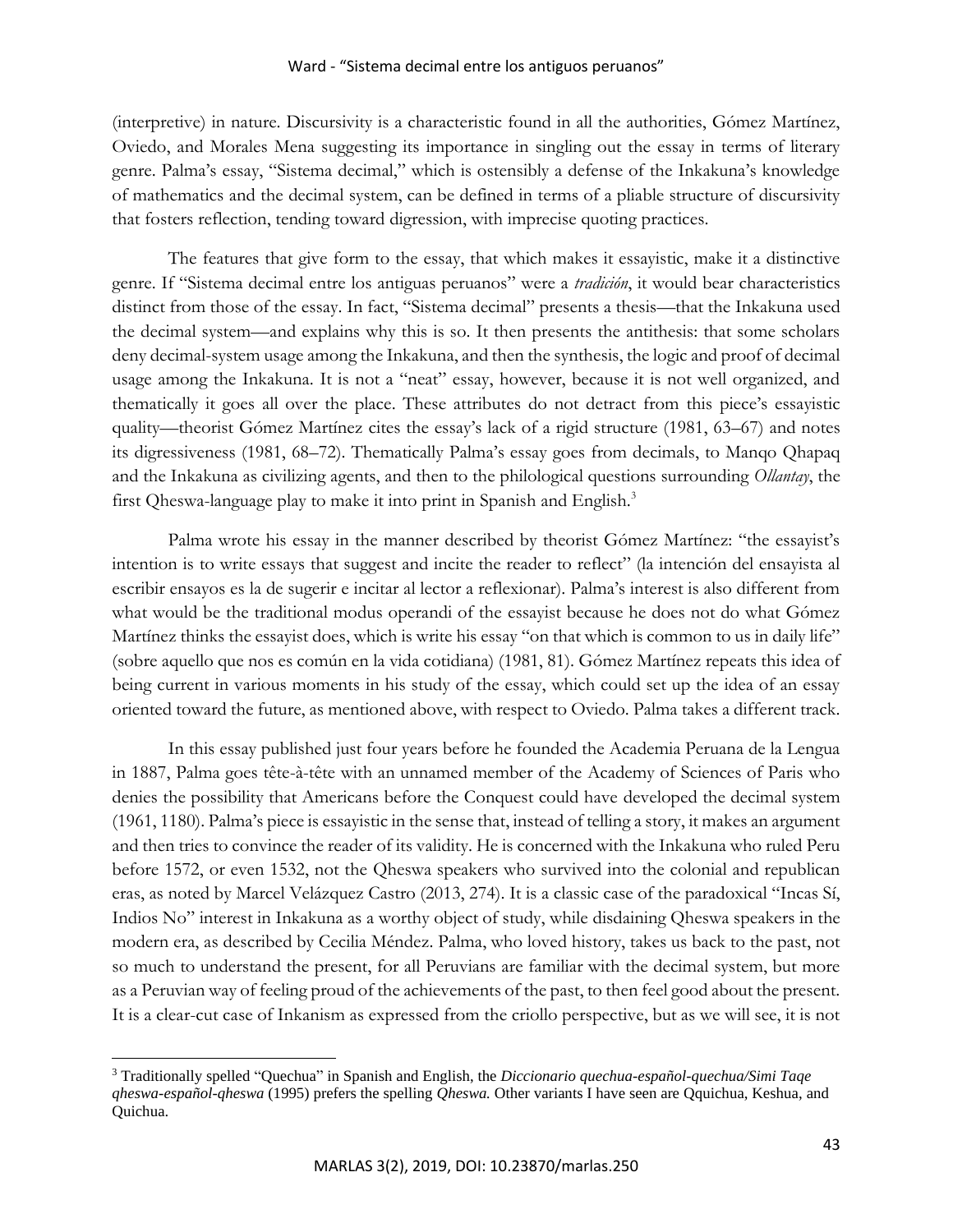an absolute through-and-through kind of Inkanism. More precisely it is an Inkanism that doubts the value of the Inkas at certain moments.

# **Inca Garcilaso de la Vega as Basis, and** *Ollantay* **as Digression**

Intermeshed with all these aspects was Palma's reading of the chronicler Inca Garcilaso de la Vega, whom he embraced and rejected at the same time deepening the layers of discursivity. Since Palma was drawing on the early-seventeenth-century author Garcilaso and the eighteenth-century play *Ollantay*, his essay does not seem to point toward the future, as Oviedo prescribes, but rather toward the past. Palma once wrote that the past is poetic, the present prosaic (1949, I: 55). Given his love for the past, even an ultra-criollo such as Ricardo Palma could not completely avoid an Inkanist thematic frame, which is what informs the essay now under study. While Garcilaso is an established source on the Inkakuna, *Ollantay,* coming during the late colonial period, would have to be considered a source adulterated by the effects of colonialism, and thus represents an unnecessary digression. Inca Garcilaso de la Vega, a more relevant source since his maternal family was Inkan, flows through all of Palma's arguments in this essay, even though in other writings the author seems to come more fully under the influence of Spanish intellectuals Marcos Jiménez de la Espada and Marcelino Menéndez y Pelayo, who held Peru's first published author in low esteem.<sup>4</sup> In *Tradiciones peruanas completas*, sometimes Palma embraces the chronicler, sometimes he belittles him, and sometimes he takes from him without acknowledging he is doing so, taking credit where credit is not due. In "Carta canta," a well-known *tradición,* Palma cites the Spanish chronicler López de Gómara as the source, but in fact the source is Garcilaso. Despite the authority and resonance of Jiménez de la Espada and Menéndez Pelayo's depreciating philological and archival work (Cortez 2018), Palma's early embrace of Inca Garcilaso is not extinguished completely. This is not surprising since we are talking about the formidable Inkakuna imaginary in Peru, and, as Sir Clements Markham wrote in 1871, Inca Garcilaso "was the only author, contemporary with the first conquerors, who had a correct knowledge of the Incas; and the only one therefore, whose testimony has any real value" (*Ollanta* 1871, 1).<sup>5</sup> However, as he came into continued contact with the Spanish philologists, both in Peru and Spain, Palma became simultaneously attracted to and repelled by Garcilaso, as can be seen in "Sistema decimal."

Palma's essay is ostensibly about the decimal system, but before getting to that topic, the author in true essayistic form digresses from his central theme and diverts to the subject of literary

<sup>&</sup>lt;sup>4</sup> On the Spanish authors' influence in the great debates on Garcilaso, see Cortez (2018). Cortez's analysis shows that Menéndez y Pelayo does not try to dispose of Garcilaso completely, but to discredit him as a historian without banishing him from the house of the humanities, seeing him as something of a novelist (Cortez 2018, 117–161). This makes sense, since Menéndez y Pelayo was interested in literature, but surely it is a posthumous slap in the face to Garcilaso, who did not view himself as another Cervantes, his contemporary. In the book I am presently writing, *The Inka's Footprints*, I will dedicate chapters to various post-Independence Peruvian intellectuals who were not completely swayed by the Spanish authorities and to several others who were.

<sup>5</sup> With respect to Markham, he was an established authority that Palma consulted (and disputed) in "Sistema decimal" (1961, 1181).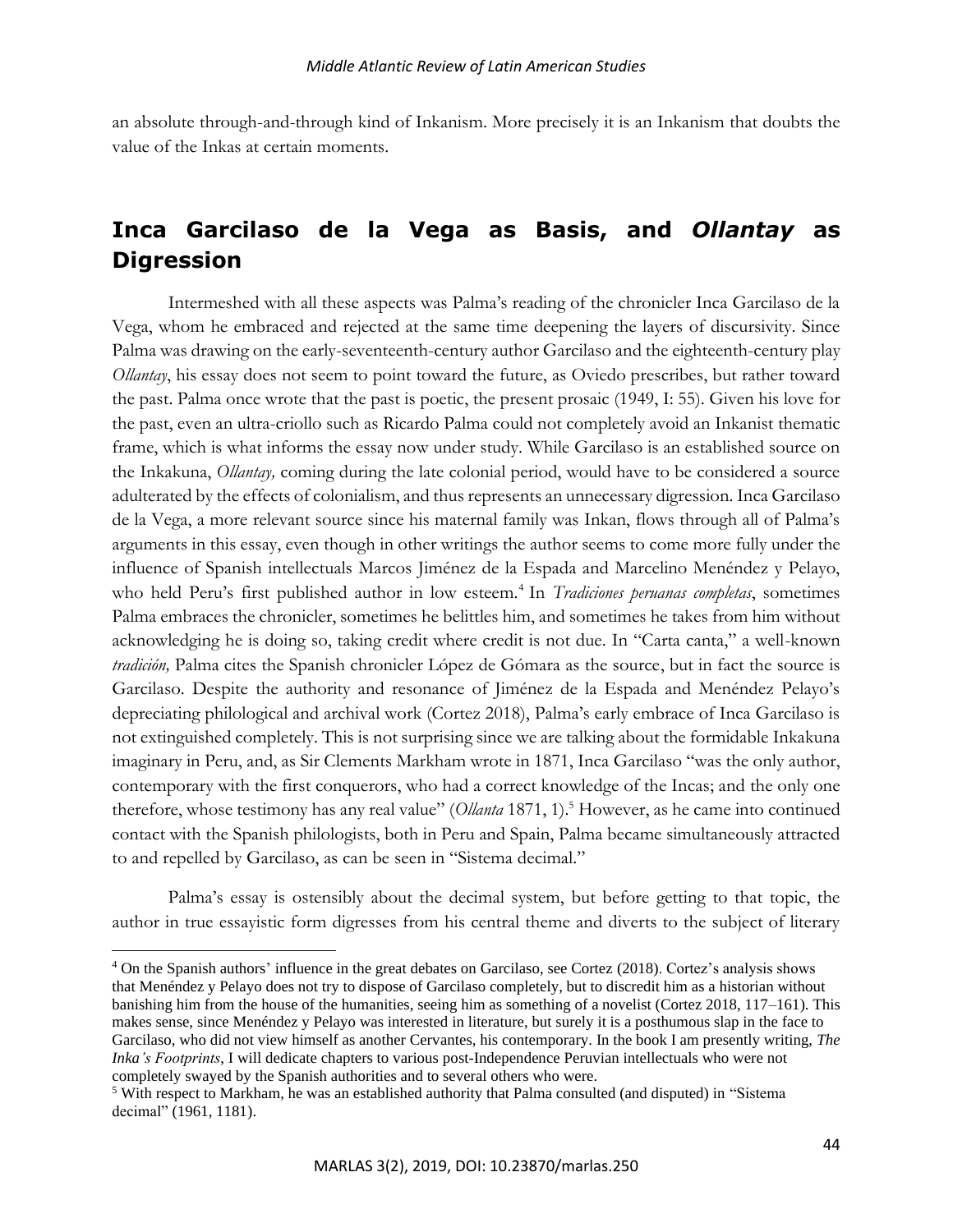genres among the Inkakuna. The digression consists of turning against Garcilaso's assertion that the Inkakuna put on "representaciones escénicas," in other words, theater, with which Palma disagreed (1961, 1181). Conversely, he offers arguments that *Ollantay,* the Qheswa-language play of mysterious authorship, dates from the eighteenth century. The fear within Palma's discursive frame is that the closer *Ollantay* is to the sixteenth century the more likely it becomes a support to argue that the Inkakuna enjoyed theater, which would be contrary to the essayist's argument.

Specifically, Palma observes, "only the historian Garcilaso gives notice of theatrical representations, an announcement that, without critical analysis, has been accepted by almost all contemporary Americanists" (sólo el historiador Garcilaso da noticia de representaciones escénicas, noticia que sin examen crítico ha sido aceptada por casi todos los americanistas contemporáneos) (1961, 1181). Firstly, Palma argues correctly that *Ollantay* is from the late colonial period, after 1780, but he follows with a non sequitur affirming, because of that late date, that "dramatic poetry, theater, was unknown among the ancient Peruvians" (la poesía dramática, el teatro, fue desconocido por los antiguos peruanos) (1961, 1181). Certainly, this logic is faulty. Simply because a play comes from after the Inka period does not prove that theater was not cultivated during the Inka period. On this point, Palma dismisses Garcilaso, who had written the following in the *Royal Commentaries:* "The *Amautakuna*  (plural of *Amauta*), who were philosophers, were not lacking in their abilities to compose comedies and tragedies, which on holidays they represented before their monarchs and lords" (No les faltó habilidad a los amautas, que eran filósofos, para componer comedias y tragedias, que en días y fiestas solennes representavan delante de sus Reyes y de los señores) (1943, II, xxvii). Palma's conflating the literature of the Inkakuna with that of Qheswa speakers two-hundred and fifty years after Inkan elites lost the wars to Spaniards distorts the literary production of both the rulers of Tawantinsuyu (the Inkan Empire) and the Qheswa-speaking colonial subjects.

Secondly, the discussion is somewhat spurious since Garcilaso never mentioned *Ollantay*, which may be based on legends in circulation before 1616, but which, as Julio Calvo Pérez points out, was not made public until 1835 (1998, 9). Those legends could be nothing more than a pre-text. However, based on his research, Calvo Pérez concludes that the themes and arguments in the play are from later, after the "the advent of new ideas" (advenimiento de nuevas ideas) (1998, 9). So, as Palma's flawed argument goes, *Ollantay* could not have been from the Inka period because the Inkakuna did not have theater. Here we must conclude that if *Ollantay* is from the postcontact period, it cannot be used diachronically to prove or disprove something in Garcilaso or in Tawantinsuyu.

Thirdly, not all precontact Qheswa-speaking people were Inkakuna. The Qheswakuna (plural of Qheswa) were not Inkakuna, although after their absorption into Tawantinsuyu, they went through a process of Inkanization. The Wankakuna were not Inka, and they sided with Conquistador Pizarro in the initial stages of the Forty-Year War.<sup>6</sup> These Qheswa-speaking groups were not part of the elite Inka system of *panakakuna* (plural of *panaka*) and thus displayed different cultural traits.<sup>7</sup> If one group

<sup>6</sup> For a discussion on the two terms, the Conquest and the Forty-Years War, see Ward (2017, xvii–xviii).

<sup>7</sup> The *panaka* was a family group, akin to a clan. The ruling Inka class was organized into ten *panakakuna* (some scholars say twelve). See Ward (2018, 130–141).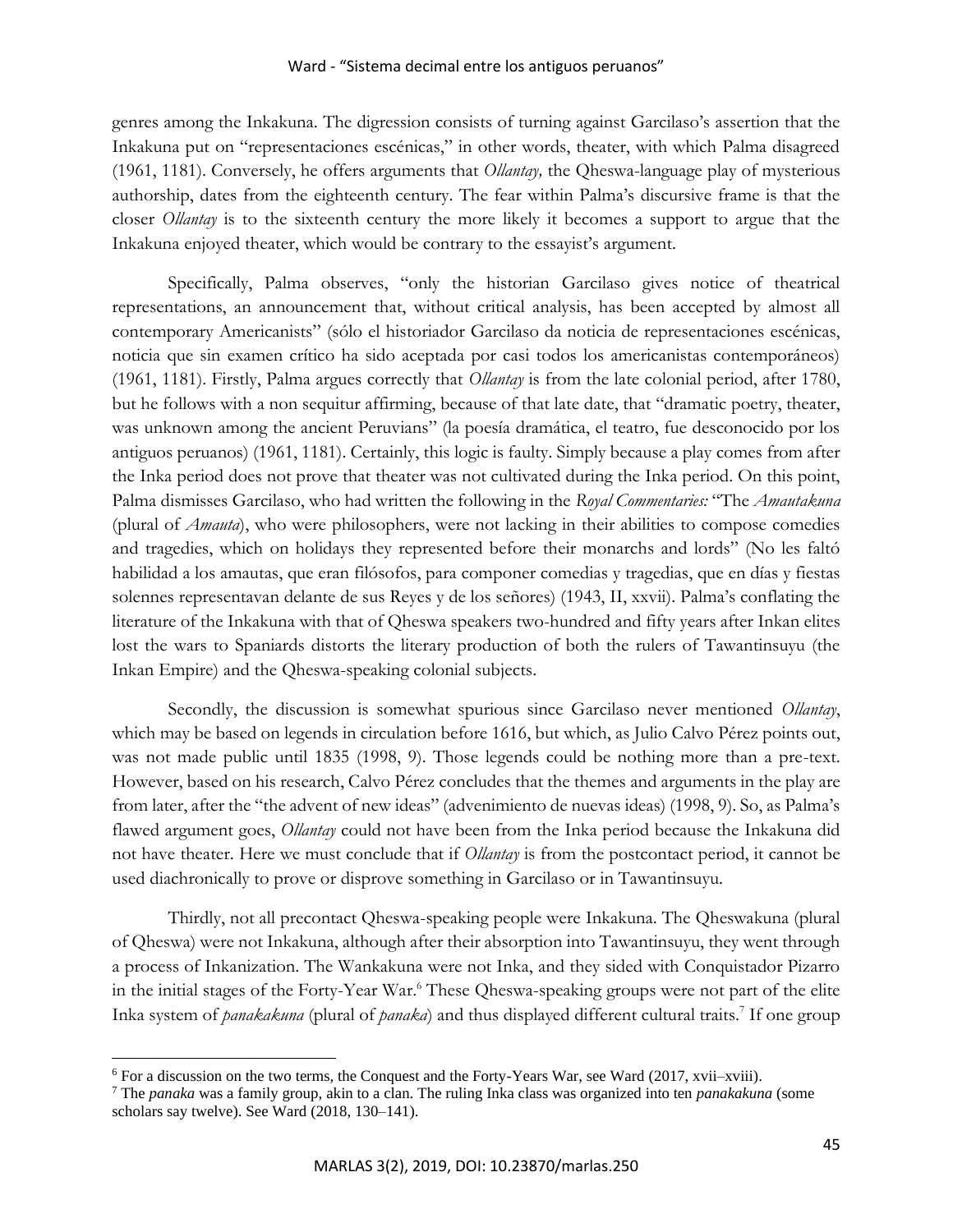### *Middle Atlantic Review of Latin American Studies*

had a cultural attribute, it would be incorrect to assume that the whole patchwork of pre-Pizarro nations had the same attributes, although there were many shared affinities. Hypothetically speaking, just because one group did not have theater, it does not follow that other groups also did not. To resolve the difficulty, literary scholars need to consult with their colleagues in anthropology and archeology. Palma, as was common for that time, dealt with all pre-Hispanic indigenous peoples as Inkakuna, drawing on the binary *either/or* colonist framework of "Indians and Spaniards." At the same time, he conflated pre-Hispanic elites and indigenous colonial subjects.

# **Palma and the Literary Genres among the Inkakuna as Digression**

Besides the dualist paradigm of Spaniard-Indian still operating in the nineteenth century that obfuscated local cultural details, another problem resides in the nature of Spanish-language theater in that century, especially with respect to the characters' spoken lines that were often poetry. In the minds of nineteenth century literati, poetry and theatre may have seemed fused into one harmonious genre. However, there can be dramatic poetry, and there can also be lyrical and epic poetry. In his late-period book, *Cachivaches*, Palma, drawing on the author of the *Comentarios reales,* does accept nontheatrical poetry among the Inkakuna. He writes approvingly: "One of the distinctive characteristics of lyrical poetry among the indigenous was the philosophical and sententious tone of its concepts. Garcilaso has transmitted to us some samples that justify this belief" (Uno de los caracteres distintivos de la poesía lírica entre los indígenas fue el tono filosófico y sentencioso de sus conceptos. Garcilaso nos ha transmitido algunas muestras de ella que justifican esta creencia) (1961, 1470). Palma's colleague and contemporary Eugenio Larrabure y Unanue takes up the issue of *Ollantay* and argues that it does not make sense to insist that the Inkakuna did not have "poesía," or poetry, or "songs, choruses, and dramatic representations" (cantares, coros y representaciones dramáticas), a fact suggested by an array of chroniclers who validated its existence among them including Polo de Ondegardo, Cieza de León, Oviedo, Father Valera, Herrera, and of course Garcilaso (1893, 202; also 253–254). Even accepting lyrical poetry, "philosophical and sententious" as it was, Palma cannot conceptualize theatrical poetry among the Inkakuna, even though he accepts lyrical poetry among them. He makes this argument against Garcilaso to discredit the idea that the Inkakuna had theater.

Garcilaso seems merely to have been representing the literary attributes of Tawantinsuyu, and Palma got it wrong. Others have affirmed and continue to affirm the presence of theater in pre-Hispanic Tawantinsuyu, such as Ricardo Roca Rey who writes about the time of Manqo Qhapaq, the first Inka sovereign, and two temples on two islands in Titicaca lake, each of them serving as a theater. He concludes his arguments: "A place: the temple. A scene: the altar. Some actors: the interpreting priests. A representation: the ritual. A wardrobe: gold and silver ornaments. Some spectators: the adoring attendees. A sacred theater in its most pure form" (Un local: el templo. Un escenario: el altar. Unos actores: los sacerdotes intérpretes. Una representación: el ritual. Un vestuario: los ornamentos de oro y plata. Unos espectadores: los asistentes adoradores. Un teatro sacro en toda su más pura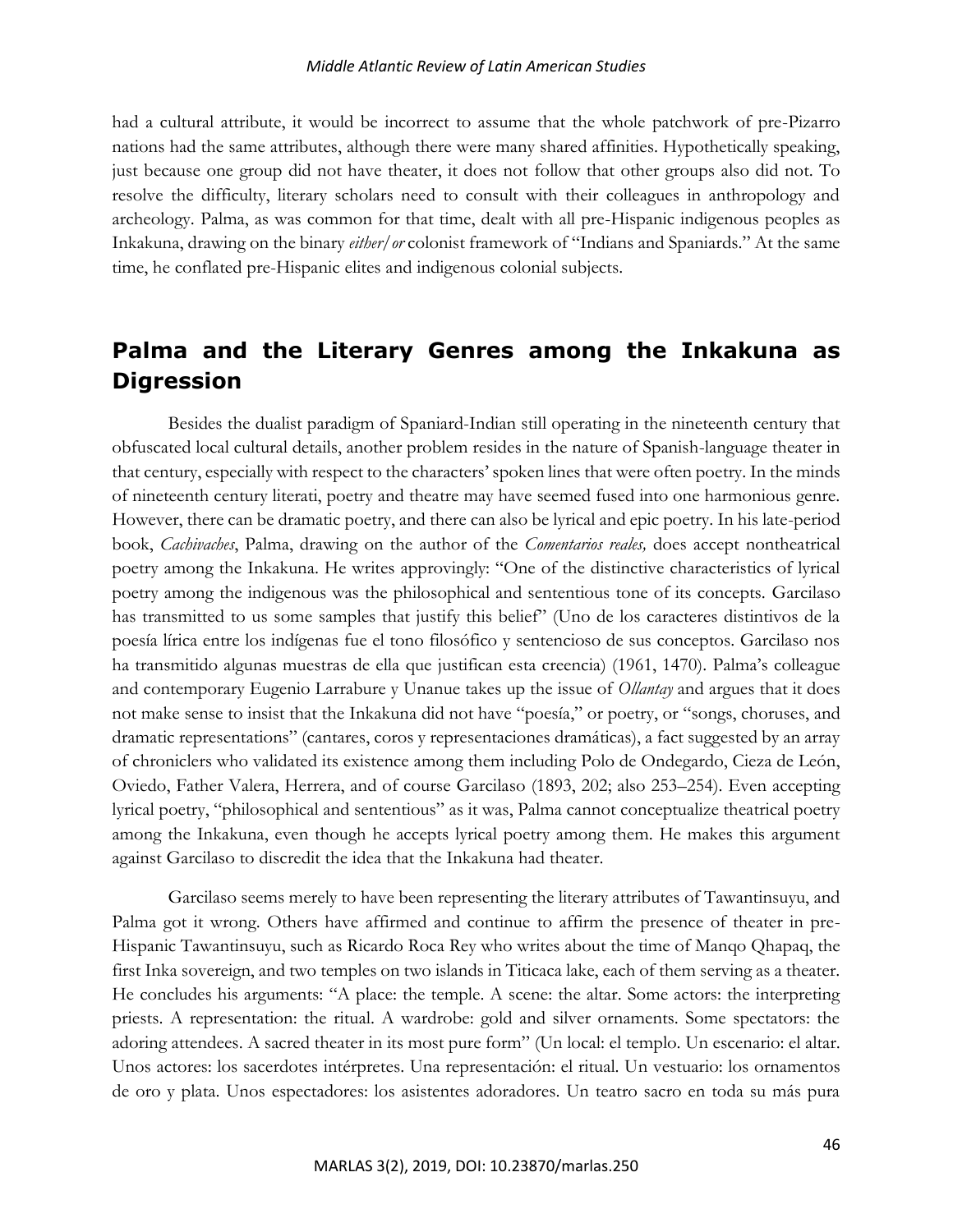expresión) (qtd. in Carrillo 1986, 151). Nevertheless, the resolution of this complex issue is not our concern here, as we are simply arguing that Ricardo Palma cultivated an essay with "Sistema decimal." We are not interested so much in what Garcilaso got right or wrong, although he got the theater right, but in how Garcilaso weaved his way into Palma's discursive frame.

# **Philological Conclusions Regarding the Decimal System**

Curiously, Palma thinks Garcilaso got it wrong on this largely digressive issue regarding theater, but regarding his primary concern, the decimal system among the Inkakuna, Palma completely embraces the early seventeenth-century historian, although he reorients him to suit his needs. In his exposition, he goes over some general research on the development of mathematics among humanity, explains what *khipukuna* (plural of *khipu*) devices are and how they can add, but not narrate, and then links them to Inkan military organization. He then turns back to Garcilaso and uses him to support his argument that the Inkakuna employed the decimal system in their accounting practices. He quotes the chronicler:

> Garcilaso literally says: "All games are called *chunka* (ten) in Qheswa, because all numbers end up at the tenth. Peruvians took, then, the number *ten* for *game.* To say, 'let's play,' they say *chunkasun,* which, strictly speaking in terms of meaning, means let's *count* by *tens*."

> Dice literalmente Garcilaso: "Todos los juegos se llaman en quichua *chunga* (diez), porque todos los números van a parar al deceno. Los peruanos tomaron pues, el número *diez* por el *juego*, y para decir *juguemos* dicen *chuncasun*, que en rigor de significación es *contemos* por *dieces*." *(Comentarios reales,* capítulo XIV, libro XX) (Palma  $1961, 1182$ <sup>8</sup>

Here we have clear-cut proof that Ricardo Palma appreciated Garcilaso's authority enough to undergird his arguments about the Inkakuna grounding their mathematics in the decimal system with a direct quotation. Nevertheless, this Garcilasian basis of support reveals signs of doctoring or sloppiness, or both.

It jumps right off the page that Garcilaso would explain that *chunka* means ten in a language called "Qheswa." Garcilaso never assigned a glottonym, a proper noun, to his mother tongue that he simply calls "the language of the court, the one that today is called the general language" (la lengua de su corte, que es la que hoy llaman lengua general) (1943, VII, i).<sup>9</sup> That is, he never calls this language "Qheswa," a word that for him was not a glottonym, but an ethnonym, a proper noun referring to a people, which referred to a non-Inkan nation contemporary to the Inka world. He refers to "the

<sup>8</sup> Santo Tomás's *Lexicón* prefers *chunga* over *chunca* for the number ten (1560, 118). The *Diccionario quechuaespañol-quechua/Simi Taqe qheswa-español-qheswa* updates the spelling to chunka (1995, 74)

<sup>9</sup> The *Diccionario quechua-español-quechua/Simi Taqe qheswa-español-qheswa* (1995, 488) refers to Qheswaspeaking people as *Qheswa Simi.*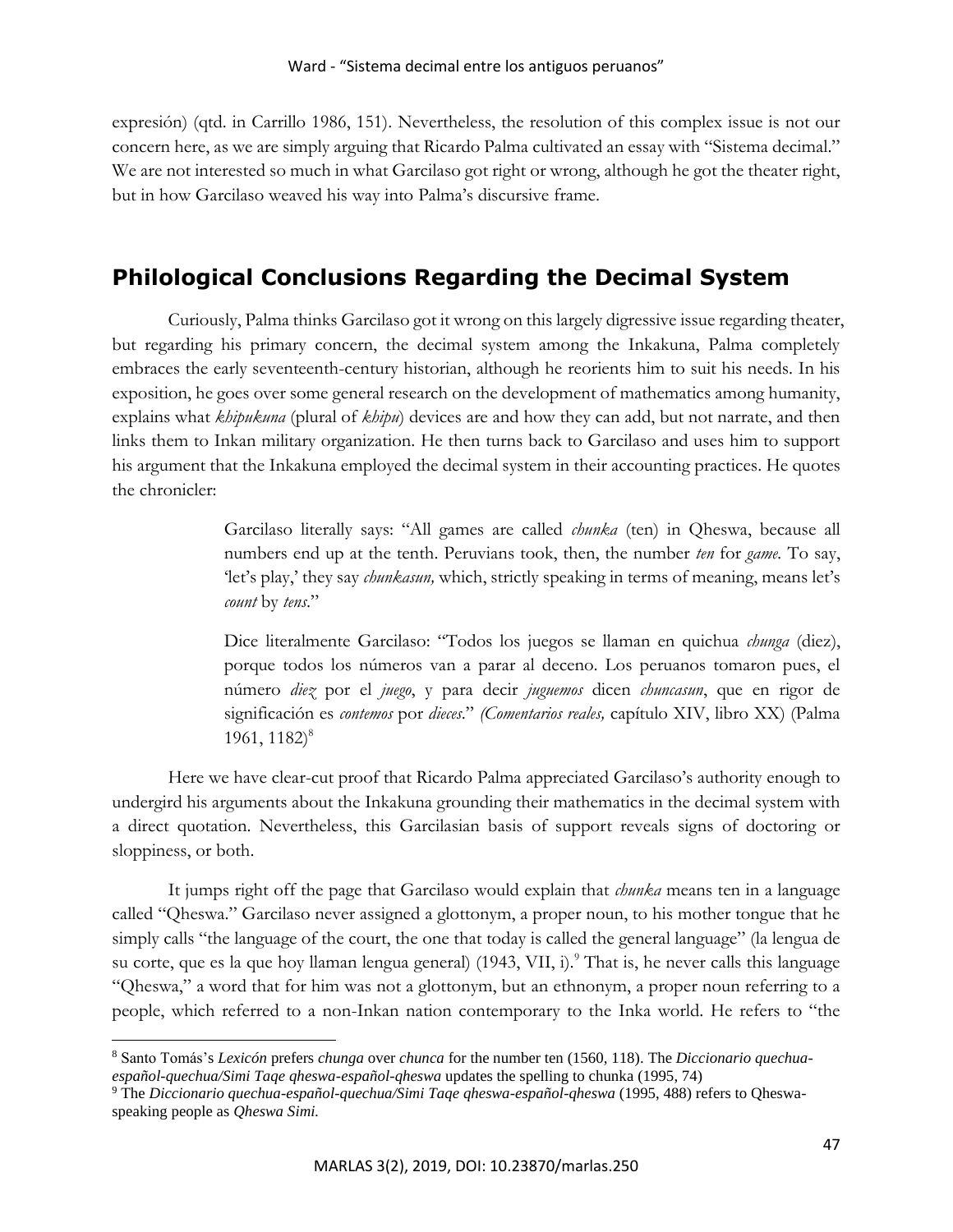province called Qheswa" and "the nation called Qheswa" (la provincia llamada quechua), (la nación llamada quechua) (1943, III, xii), but never to a language called Qheswa. Hence, Palma's quote becomes immediately suspect. Palma's use of glottonyms, ethnonyms, and demonyms is revealing.

# **Glottonyms, Demonyms, Decimals, and Imprecise Quoting Practice**

Another fascinating manner whereby "Sistema decimal" maintains a point of contact with the essayistic genre is one that Gómez Martínez characterizes as imprecise quoting practice (1981, 41–44). But where Gómez Martínez is talking about omitting a reference, here we are referring to an imprecise reference (which will be discussed shortly) and even more striking, to the doctoring of the actual wording (to which we turn first). We know the term Qheswa was in use as a glottonym during the colonial period after Garcilaso departed for Spain in January of 1560.<sup>10</sup> Its utilization as a glottonym can be observed as the subtitle of the second section of Santo Tomás's *Lexicón*, "the General Language of the Indians in the Kingdoms of Peru, called Qheswa" (la lengua general de los Indios de los reinos del Perú, llamada Quichua) (1560, 106). It later became codified, as seen in the title of González Holguín's *Vocabulario de la lengua general de todo el Perú llamada lengua qquichua* (1608), published just eight years before Garcilaso's *Royal Commentaries.* It gained authority in the modern world when it appeared as *quichua* in the Royal Spanish Academy's *Diccionario* of 1767 (Terreros y Pando 1767, 260) and as *quechua* in the 1855 and 1884 editions (Real Academia Española 1884, 886). During this trajectory, the glottonym became common usage in Peruvian Spanish. Palma certainly derived it from Santo Tomás, Gonzalez Holguín, or other colonial or republican sources, or what become standard usage, but not from Garcilaso.

In a similar linguistic vein, taking risky artistic license, Palma also updates Garcilaso's prose by inserting the demonym *peruano,* or *Peruvian,* into it. Garcilaso never used such a demonym to refer to his country, although he did offer commentary on the proper noun, *Peru*. He explains "how this name was deduced, the Indians not having it in their language" (cómo se deduxo este nombre, no lo teniendo los indios en su lenguaje) (1943, I, iv), and then, given that the name Peru is not to be found in the "Indian's language," he spends three chapters explaining how it was derived by the Spaniards from their ignorance about names of rivers and people  $(1943, I, iv-vi)$ . There is no reason to go over these details that Durand has adequately probed (1976); suffice to say that in Garcilaso's time, the demonym *peruano* still had not been imagined since there was no political use for it.

While the proper noun *Perú* existed in Garcilaso's time*,* the demonym *peruano* still had not been coined, and certainly its meaning was hidden by the dark cloud of colonialism. In fact, although *peruano*  appeared in diverse editions of the Real Academia's dictionaries during the first half of the nineteenth century, the meaning was *perulero,* a Spaniard who makes money in Peru. In 1869, the definition appears for the first time as "the Peruvian language or Qheswa" (la lengua peruana o quichua)

 $10$  For the date, I have consulted Mazzotti (2017, 374).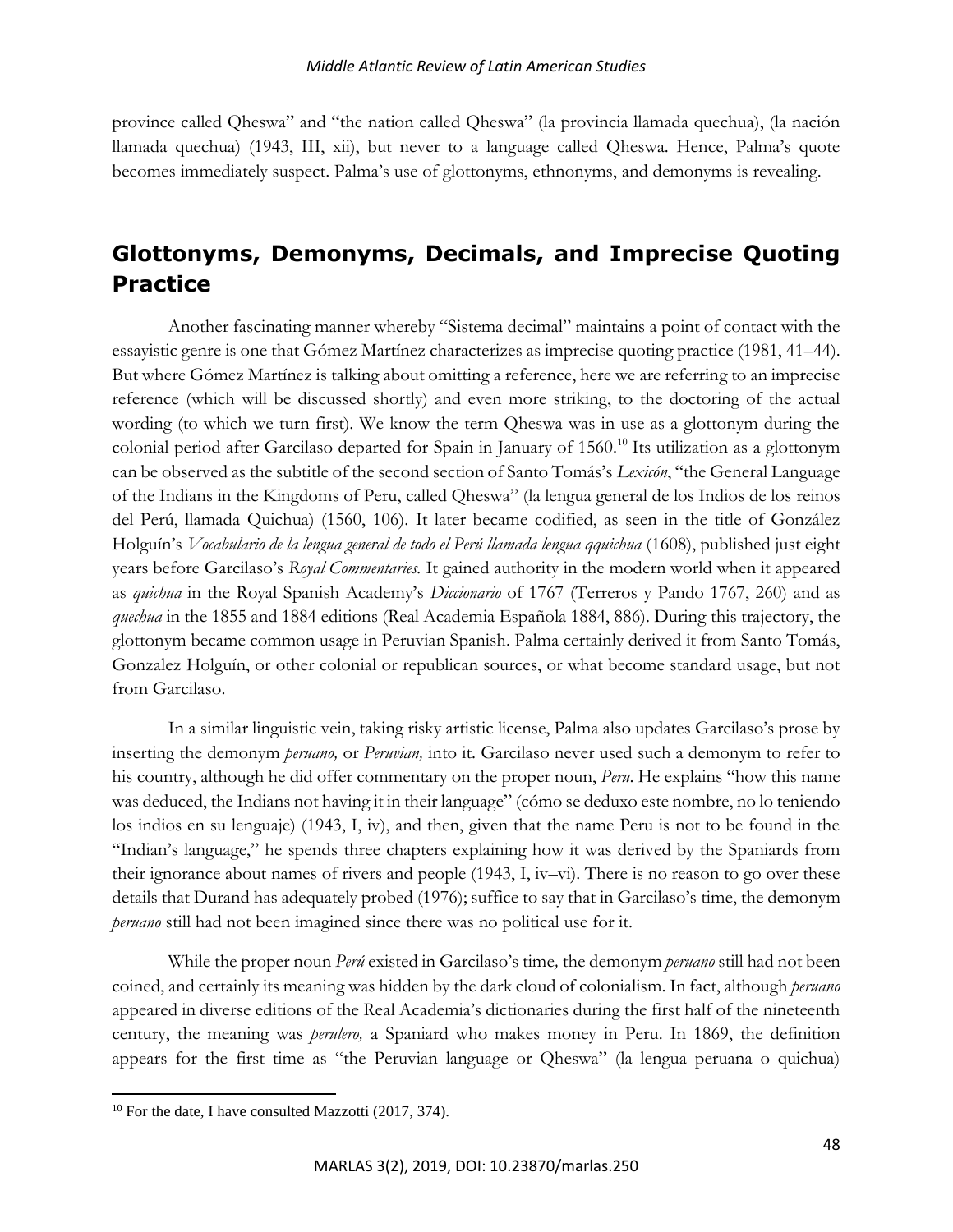(Domínguez 1869, 256), and at the same time as "born in Peru" (natural del Perú) (Real Academia Española 1869, 598)*.* This latter meaning of "born in Peru" is confirmed fifteen years later (Real Academia Española 1884, 1821). Peru was finally gaining its independence linguistically, culturally, and politically in the minds of Spaniards.

We may today talk about ancient "Peruvians," but Garcilaso definitively would not describe pre-Hispanic people as Peruvians because he knew that *Peru* originated in Spanish not in the General Language. Again *Peru*, and later *peruano*, were Spanish neologisms derived onomatopoeically from an indigenous language that now we cannot confirm. We cannot say it held meaning semiotically in Qheswa.

Garcilaso clarifies that indigenous peoples never accepted the word *Peru* in their language. Precisely, he explains:

> Peru's natural Indians, although it has been seventy-two years since they were conquered, did not let this name pass through their lips, it never being imposed on them, and although through communication with Spaniards they know what it means, they do not use this word because in their language they did not have a generic name, such as saying Spain, Italy, or France, to name the kingdoms and provinces that their natural kings lorded over…

> Los indios naturales del Perú, aunque ha setenta y dos años que se conquistó, no toman este nombre en la boca, como nombre nunca por ellos impuesto, y aunque por la comunicación de los españoles entienden ya lo que quiere dezir, ellos no usan dél porque en su lenguaje no tuvieron nombre genérico para nombrar en junto los reinos y provincias que sus Reyes naturales señorearon, como dezir España, Italia o Francia… .(1943, I, v)

Therefore, as Garcilaso explains, native speakers of Qheswa, or any other indigenous language, for that matter, would not use the proper noun "Peru" to describe where they live, and they certainly would not refer to themselves as Peruvians. Furthermore, Garcilaso would not have applied such nomenclature to his New World ancestors. This did not change over the centuries and surely was not the case during the nineteenth century, even as the demonym *peruano* was gaining currency. In the period after the abolition of the so-called Indian tribute in 1854, counterintuitively, the identity of native Andeans, according to historian Heraclio Bonilla, contracted. He explains:

> This dispersion and lack of communication reduced the horizon of consciousness among the indigenous population with respect to its situation. Probably the Indians, who not only were not "Peruvians," ceased to perceive themselves as Indians, as Quechuas, or as Aymaras, taking on a parochial consciousness. "I am from such and such town" or "from such and such hacienda" is surely the expression that best translates this situation.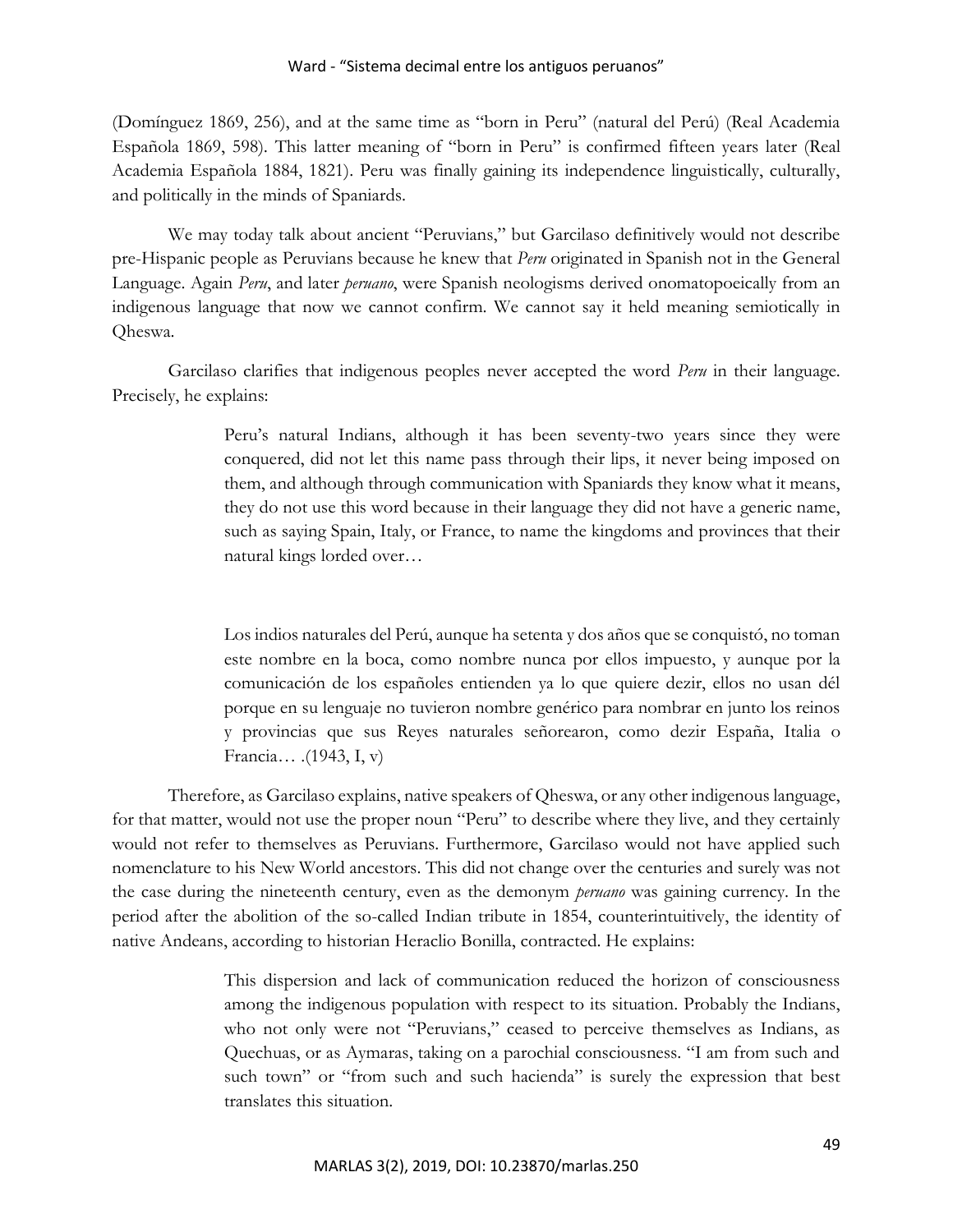Esta dispersión e incomunicación redujo el horizonte en la conciencia de la población indígena sobre su propia situación. Probablemente los indios, que no sólo no eran "peruanos", dejaron también de percibirse como indios, como quechuas o como aymaras, para asumir una conciencia parroquial. "Yo soy de tal pueblo" o "de tal hacienda", es seguramente la expresión que mejor traduce esta situación. (1988, 95)

Besides the modernization of terms, there is also the possibility of tampering with a passage's wording or with allowing the actual reference to have inaccurate information. It is also possible to give greater weight to a particular topic than the original author did, or conversely, to emphasize a topic less than the original author did. All of these become part of Palma's discursive strategy. It is hard to say from the reference Palma provides when discussing the number *chunka* (chapter 14, book 20), from which edition of the *Royal Commentaries* Palma may have been quoting. The first part of the *Commentaries* has only nine books, and the second part, known as *General History of Peru,* consists of eight, so there can be no "book 20." The reference to chapter 14, though, is helpful. It seems plausible that Palma would quote from the 1800–1801 edition, inversely called the *Historia general del Perú o Comentarios reales* that had thirteen volumes. I did find a passage in the first part of *Commentaries* in the second book, chapter 14, that discusses this material. While Palma's citation reveals a good degree of editing of Garcilaso's wording, the theme coincides with Garcilaso, especially in the few clauses that survive intact. Thus, we must conclude that Palma distorts Garcilaso's original prose in several ways.

In an important passage Palma turns to what should be the central thrust of his rhetorical strategy, the decimal system among the ancient Inkakuna. This passage deals with decurions, which Garcilaso calls *caporales*, that is, Roman sergeants in charge of ten soldiers, a term Garcilaso and other chroniclers resemanticize to describe Amerindian army organization:

> They called these decurions for the number of their decuria: the first ones are called chunkakamayoq*,* which is to say in charge of ten, a compound noun composed of *chunka,* which is ten, and *kamayoq,* he who is in charge. The same goes for other numbers, but to avoid being prolific, we will not say them all in the same language, which for the curious is pleasant to see three numbers multiplied, compounded with the *noun kamayoq,* a noun that has many meanings.

> Llamavan a estos decuriones por el número de sus decurias: a los primeros llamavan *Chunca Camayu*, que quiere dezir el que tiene cargo de diez, nombre compuesto de *chunca*, que es diez, y de *camayu*, el que tiene cargo, y por semejante con los demás números, que por escusar prolijidad no los dezimos todos en la misma lengua, que para los curiosos fuera cosa agradable ver dos y tres números puestos en multiplicación, compuestos con el nombre *camayu*, el cual nombre sirve también en otras muchas significaciones. (1943, II, xiv)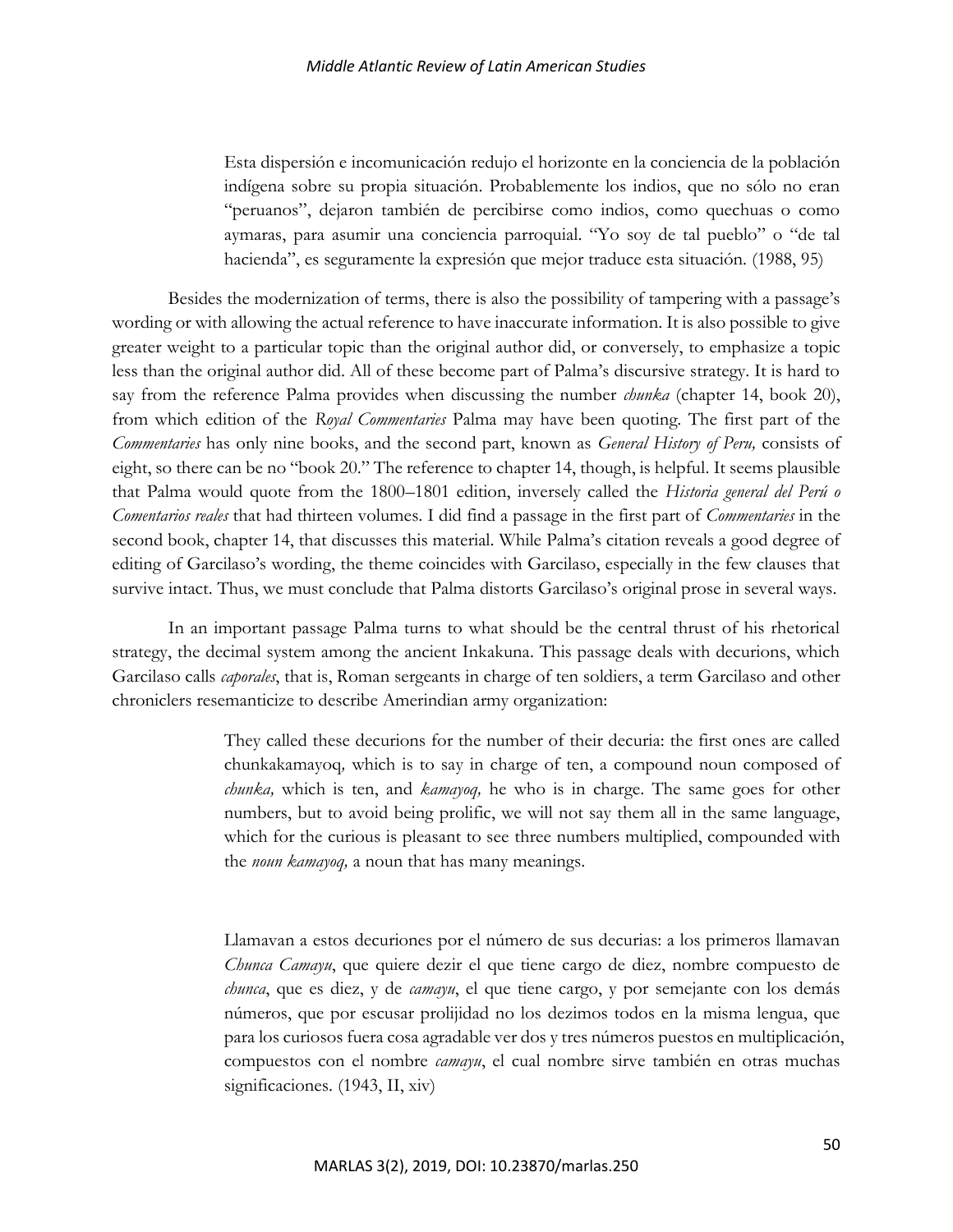If we return to Palma's quotation of Garcilaso, it reveals how the focus on the game, the suppression of the military context, and the insertion of neologisms all altered the text. Yet if we add italics to show where Palma did quote Garcilaso word for word, we can see that he truly was quoting Garcilaso: "Todos los juegos se llaman en quichua chunga (diez), porque *todos los números van a parar al deceno*. Los peruanos *tomaron* pues, *el número diez por el juego, y para decir juguemos dicen chuncasun, que en rigor de* […] *significación* es *contemos por dieces.*" Clearly, we can see that Palma was accepting Garcilaso in this matter, despite any possible influence the Hispanist scholars from Spain were having over him.

The military need for counting is placed in another context. Of the various meanings of the term *chunka* included in Garcilaso's discussion, the one that Palma underscores in his adulterated quotation is its ability to signify "play." By doing this he makes the Inkakuna out to be a fun-loving people, which makes them more palatable to his late-nineteenth-century readers. Of course, when Garcilaso mentions play, he himself shows his capacity for digression, anticipating Palma in the act. This is to say, in a way, Palma imitates the chronicler.

Besides this imprecise quoting, we must consider why Palma would rewrite Garcilaso's phraseology to have him talking about "peruanos" as people and "quichua" as a language during the pre-Hispanic age, as illustrated above. It could be a rewriting of history in the postbellum period to blot out the horror of the War of the Pacific, where class embarrassingly trumped nation, and the more economically advantaged Chile defeated the more class-conscious Peru, a rewriting of history to insert patriotism in the form of "peruanos" and "quichua" into the Peruvian nation. In an essay from 1904 that remained unpublished until it was posthumously incorporated into the second edition of his *Horas de lucha*, "Nuestros indios," González Prada finds cause for astonishment that "during the War of the Pacific the indigenous looked at the conflict between the two nations as a civil struggle between General Chile and General Peru" (durante la Guerra del Pacífico los indígenas miraban la lucha de las dos naciones como una contienda civil entre el general Chile y el general Perú) (1985–1989, 3: 208). González Prada understands that Andeans did not accept (he would say understand) the demonym *Peruvian* to describe themselves. His assessment was correct, as verified by Bonilla's recognition that *patria* for Andean people was reduced to "I am from such and such town." Palma also understood this, but he did not directly engage the issue as a problem of nationness, that is, the quality of being a nation, except to blame the autochthonous Andeans for Peru's loss in the war. As Osvaldo Holguín Callo has noted, Ricardo Palma and others, such as the politician Manuel Candamo, revealed racist tendencies in their writing after the War of the Pacific as way to deflect blame from elites for Peru's shameful defeat (2009, 242). Instead of making the intellectual effort to recognize that class was more powerful than patriotism in that war, it was simply easier to insert "Peruvian" into Garcilaso's prose where it never had been, solving the problem, at least through literature, by using the term to encompass a people who did not all embrace it.

It could be that Palma rewrote Garcilaso's phraseology because he was unconsciously reflecting lexicographic usage of his time. Another possibility is that he may have been quoting from memory causing inaccuracies in the passage, as was common during that time. His contemporary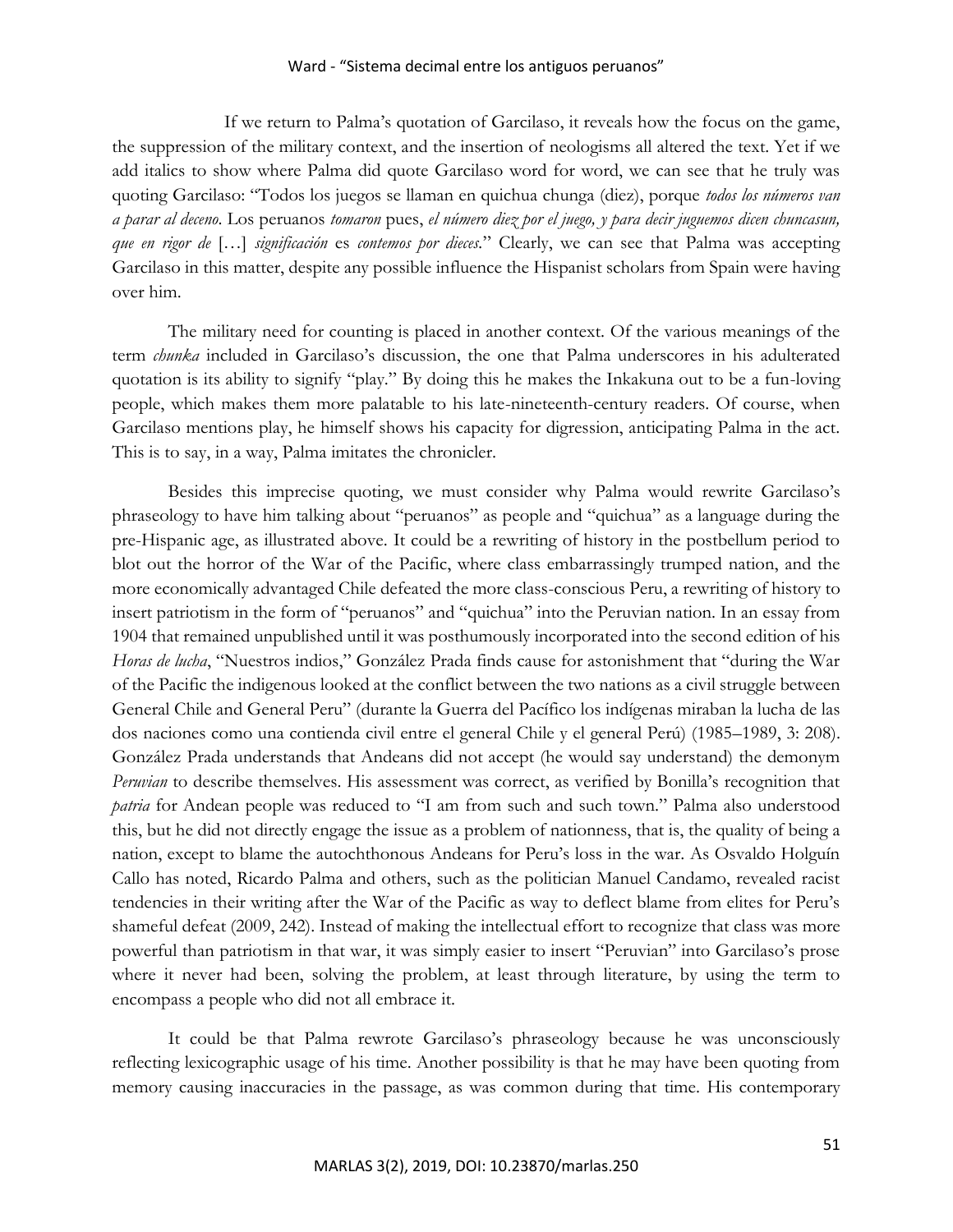### *Middle Atlantic Review of Latin American Studies*

González Prada did this, for example, when he quoted from Balzac to make a point in another essay from 1904, "The Slaves of the Church," as noted in Cathleen Carris's translation of the essay (González Prada 2013, 768, 775–776n4). Revealingly, inexactitude in quoting practice in both Palma and González Prada tends to substantiate this element in Gómez Martínez's theory of the essay. Because Palma was writing essay, there may have been nothing devious about what he was doing. He was merely cultivating a genre whose norms allowed imprecision in quoting practice. To paraphrase Gómez Martínez, we can say that the quotation is subordinated to the content, not Garcilaso's content, but Palma's (1981, 44).

Another possibility is that he may have had a philological reason for grafting the term to Garcilaso's prose. He may have been looking for some kind of coeval relationship between Spanish and Qheswa, and so he just rewrote Garcilaso to achieve this balance, thereby making his essay a bit more comprehensible to his nineteenth-century readers and elevating the Qheswakuna's importance in their minds somewhat, a task also undertaken by his other very famous contemporary, Clorinda Matto de Turner, in her two-part essay "Estudios históricos" (1888a; 1888b). While the adoption of a linguistic framework based on coevalness where none existed is antihistorical, it could be taken as noble intent in defining the imaginary of the nation.

In sum, there are three interesting operations that occur in Palma's surreptitious rewriting of the Inkan chronicler. He injects into Garcilaso's prose a glottonym (*quichua*), to refer to the language which for Garcilaso did not have a glottonym, a noun neither Garcilaso nor the Inkakuna would have ever used. He interpolates a proper name, a demonym (*peruano*) into Garcilaso's prose, that Garcilaso would never utilize to refer to pre-Hispanic people. He then elevates Garcilaso as an authority to praise the fact that early "Peruvians" did have the decimal system, yet this is an adulterated Garcilaso, modulated to meet the discursive needs of Palma's essay. This does not diminish the fact that the nineteenth-century essayist holds up the seventeenth-century chronicler as an authority even though he criticizes him at other junctures, even calling him a "teller of tall tales" (*embustero*) at other points (1961, 37, 421n1).

# **Conclusions**

The open relationship with Garcilaso in this essay is ambivalent but palpable. On the one hand, Palma digresses to refute Garcilaso stating that the Qheswa-language play *Ollantay* could not serve as proof for the existence of theater among the Inkakuna, when Garcilaso never brought *Ollantay* into his narrative frame, nor could he have, since that particular play is a colonial production, probably a late colonial production, despite some of its thematic elements possibly stemming from the centuries before it was fixed as an alphabetic text. On the other, he turns to Garcilaso, respecting his discussion of the decimal system in terms of military formation and of games among the Inkakuna, even respecting entire phrases used to build a complete thought, but distorting him again, this time only to a degree by inserting modernisms Garcilaso would never have employed. Selectively choosing from the facts Garcilaso offers, making it into a kind of a game, might seem frivolous. Such frivolity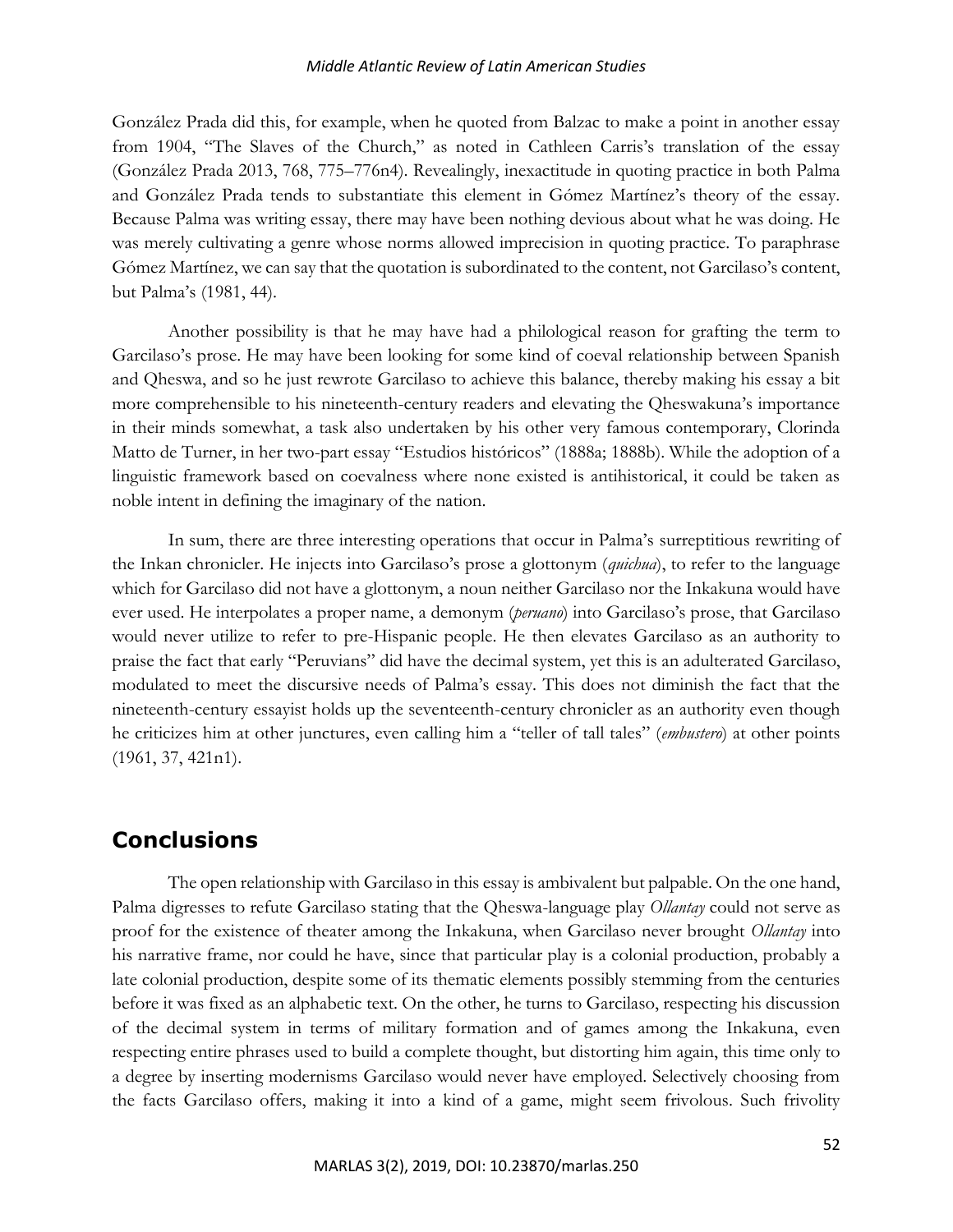diminishes Garcilaso's accomplishments. Finally, by siding with Palma over Garcilaso while the former "debates" the question of "theater" among the ancient Inkakuna, the reader becomes susceptible to believing other parts of the well-known and beloved traditionist's, here essayist's, arguments. The reader ends up thinking that Palma is infallible and superior in his intellect, while Garcilaso is fallible, his prose riddled with errors, despite the fact the latter was writing about his own culture, the former, not. Palma comes off as the *master* and Garcilaso, the *student*, the *criollo* the teacher, and the *indio* the student.

Ironically, we, the readers, also end up accepting Palma's argument that the Inkakuna had the decimal system, and a peg is taken out of the edifice of the Eurocentrism of the French Academy of Sciences that Palma censures. "Sistema decimal" is not history, it is not fiction, it is not poetry. It is essay, an understudied genre found among the many and varied kinds of works Palma cultivated. Its discursivity seems to point toward the past, but it has meaning for the present. This is because, by bucking the notion of "degenerate races" and defending those who came before, a small (perhaps unintentional) opening is created that embraces those who came before. In doing that, a small discursive crack opens to a future where Peruvians of all stripes are incited to reflect on a sliver of a big-tent, inclusive, ideal of Peru. In this way, Palma's essay begins to point toward the future, aligning it with Oviedo's second essayistic trait. It is perhaps also ironic that a Palma concerned with getting words from Peru included in the Spanish Royal Academy's *Diccionario* (Tanner 2002)*,* achieving coevalness between Continental and American Spanish, would turn to Garcilaso. In doing so a seventeenth-century author became substance for an essay, a modern literary genre *par excellence,* in a literature today known as Peruvian*.*

Thomas Ward is Professor of Spanish and Director of Latin American and Latino Studies at Loyola University Maryland. He is a corresponding member of the Academia Peruana de la Lengua and the Instituto Ricardo Palma in the homonymous university, where he has also been named Honorary Professor. In 2002 he received the Mid-Atlantic Council for Latin American Studies Harold Eugene Davis Prize for Best Article. Among his books are *La anarquía inmanentista de Manuel González Prada* (1998, 2001), *La teoría literaria* (2004), *La resistencia cultural* (2004), *Buscando la nación peruana* (2007), *Decolonizing Indigeneity* (2017), and *The Formation of Latin American Nations* (2018). He has also published three dozen articles on Latin American literature as well as edited and translated various works.

# **References**

Anderson Imbert, Enrique

1952 "Notas sobre la novela histórica en el siglo XIX." In *La novela iberoamericana*, edited by Arturo Torres-Rioseco, 1–24. Albuquerque: University of New Mexico Press.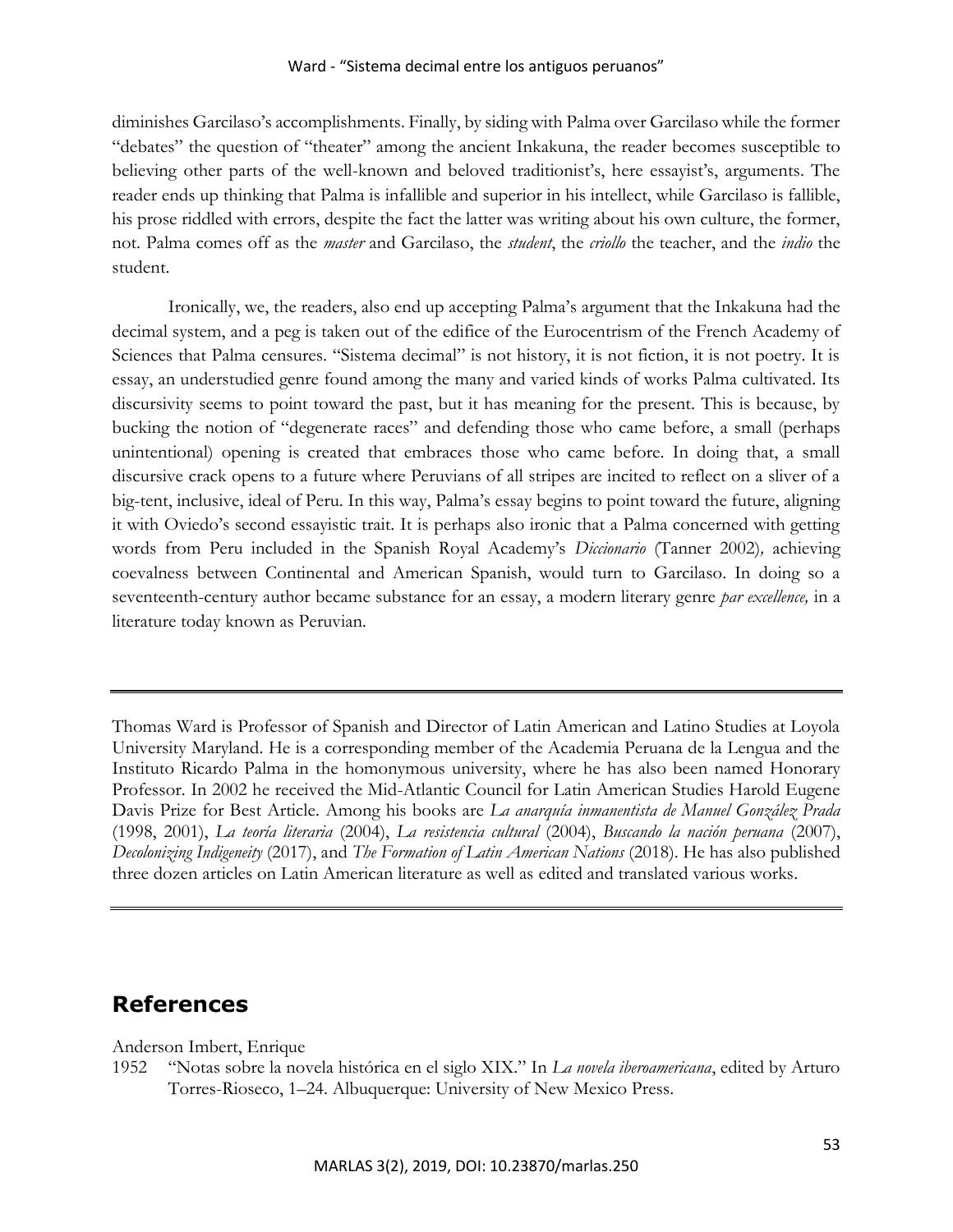Arenas Cruz, María Elena

1997 *Hacia una teoría general del ensayo. Construcción del texto ensayístico*. Cuenca: Ediciones de la Universidad de Castilla-La Mancha.

Arista Montoya, Luis Alberto

2017 "La razón irónica en las *Tradiciones Peruanas*." *Aula Palma* 16: 111–123. DOI: [https://doi.org/10.31381/test2.v0i16.1339.](https://doi.org/10.31381/test2.v0i16.1339)

Bonilla, Heraclio

1988 "Etnia, religión y la cuestión nacional en el área andina." In *Indianidad, etnocidio, indigenismo en América Latina*, edited by Groupe de recherches sur l'Amérique latine Toulouse-Perpignan, translated by Ana Freyre de Zavala, 87–110. México: Instituto Indigenista Interamericano/Centre d'études mexicaines et centraméricaines.

Calvo Pérez, Julio

1998 "Análisis de la obra anónima quechua *Ollantay*." In *Ollantay: Edición crítica de la obra anónima quechua*, edited by Julio Calvo Pérez, 9–189. Cuzco: Centro de Estudios Regionales "Bartolomé de las Casas."

Carrillo, Francisco

1986 *Literatura quechua clásica*. Lima: Editorial Horizonte.

Cortez, Enrique E.

2018 *Bibliografía y polémica: El Inca Garcilaso y el archivo colonial andino en el siglo XIX.* Madrid: Iberoamericana/Veuvuert.

*Diccionario quechua-español-quechua/Simi Taqe qheswa-español-qheswa*. 1995 Cusco: Academia Mayor de la Lengua Quechua.

### Domínguez, Ramón Joaquín

1869 *Nuevo suplemento al Diccionario Nacional o Gran Diccionario Clásico de la Lengua Española*. Madrid: Imprenta y Librería Universal de los Señores Crespo, Martín y Comp., Editores.

Durand, José

1976 *El Inca Garcilaso, clásico de América*. México: Secretaría de Educación Pública.

Garcilaso de la Vega, el Inca

1943 *Comentarios reales de los Incas*, 2 vols, edited by Ángel Rosenblat. Buenos Aires: Emecé Editores.

### Gómez Martínez, José Luis

1981 *Teoría del ensayo*. Salamanca: Ediciones de la Universidad de Salamanca.

González Holguín, Diego

[1608] 1989 *Vocabulario de la lengua general de todo el Perú llamada lengua qquichua o del Inca*. Lima: Universidad Nacional Mayor de San Marcos.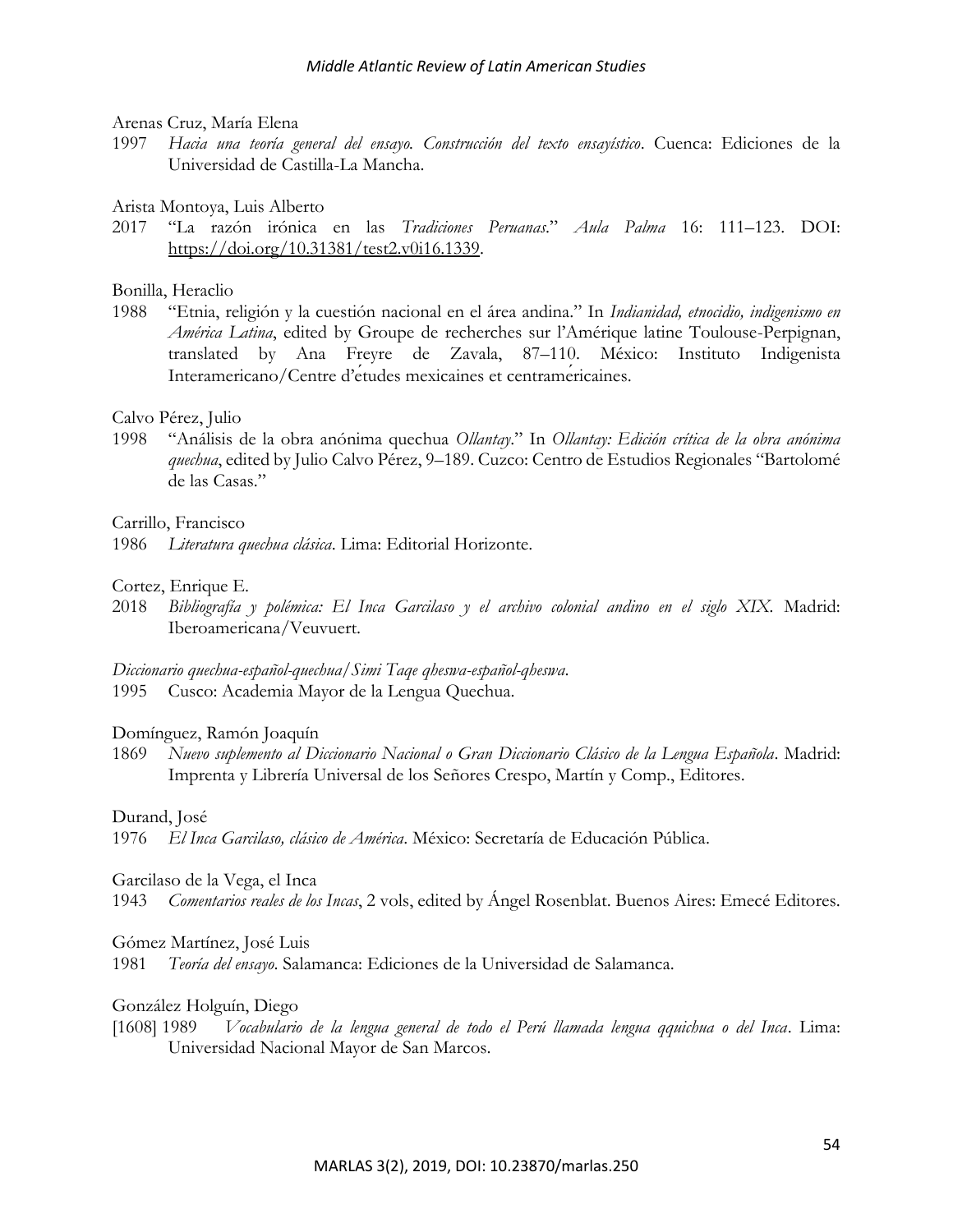### González Prada, Manuel

1985–1989 *Obras*, 7 vols, edited by Luis Alberto Sánchez. Lima: PetroPerú (Copé).

2013 "The Slaves of the Church." Translated by Cathleen Caris. *PMLA* 128 (3): 765–777. DOI: [https://doi.org/10.1632/pmla.2013.128.3.765.](https://doi.org/10.1632/pmla.2013.128.3.765)

# Holguín Callo, Osvaldo

2009 "El indio valeroso en la literatura de la Posguerra con Chile." In *La República de Papel*, edited by Marcel Velázquez Castro, 235–273. Lima: Fondo Editorial de la Universidad de Ciencias y Humanidades.

# Huarag Álvarez, Eduardo

2018 "Los refranes en las *Tradiciones peruanas* de Ricardo Palma." *Aula Palma* 17: 253–268. DOI: [https://doi.org/10.31381/ap.v0i17.2132.](https://doi.org/10.31381/ap.v0i17.2132)

Larrabure y Unanue, Eugenio

1893 *Monografías histórico-americanas*. Lima: Imp. De Torres Aguirre.

# Matto de Turner, Clorinda

- 1888a "Estudios históricos: A la Sociedad Arqueológico-Lingüística. Trabajo leído en el 'Círculo Literario de Lima.'" *El Perú Ilustrado* 69 (1 de septiembre): 302c–303c.
- 1888b "Estudios históricos: Al Dóctor Luis Cordero. Trabajo leído en la velada literaria en casa de la autora." *El Perú Ilustrado* 71 (15 de septiembre): 330b–331c.

# Mazzotti, José Antonio

2017 "El Inca Garcilaso de la Vega." *Historias de las literaturas en el Perú.* Volumen 2. *Literatura y cultura en el Virreinato del Perú: Apropiación y diferencia*, coordinated by Raquel Chang-Rodríguez and Carlos García-Bedoya M., 371–404. Lima: Pontificia Universidad Católica, Casa de la Literatura, Ministerio de Educación del Perú.

Mead, Jr., Robert G.

1956 *Breve historia del ensayo hispanoamericano*. México: Manuales Studium.

# Méndez G., Cecilia

1996 "Incas Sí, Indios No: Notes on Peruvian Creole Nationalism and Its Contemporary Crisis." *Journal of Latin American Studies* 28 (1) (Feb.): 197–225. DOI: [10.1017/S0022216X00012682.](file:///C:/Users/thoma/Documents/DATA-NewStuff_InProgress/libros/Garcilaso)

# Morales Mena, Javier

2019 *La representación de la literatura en la ensayística de Mario Vargas Llosa*. Buenos Aires: Ediciones Katatay.

### Neira, Hugo

2008 *Teoría y práctica del ensayo.* Lima: Editorial Siklos.

### *Ollanta: An Ancient Incan Drama*

1871 Translated from the original Quechua and edited by Clements R. Markham. London: Trübner and Company.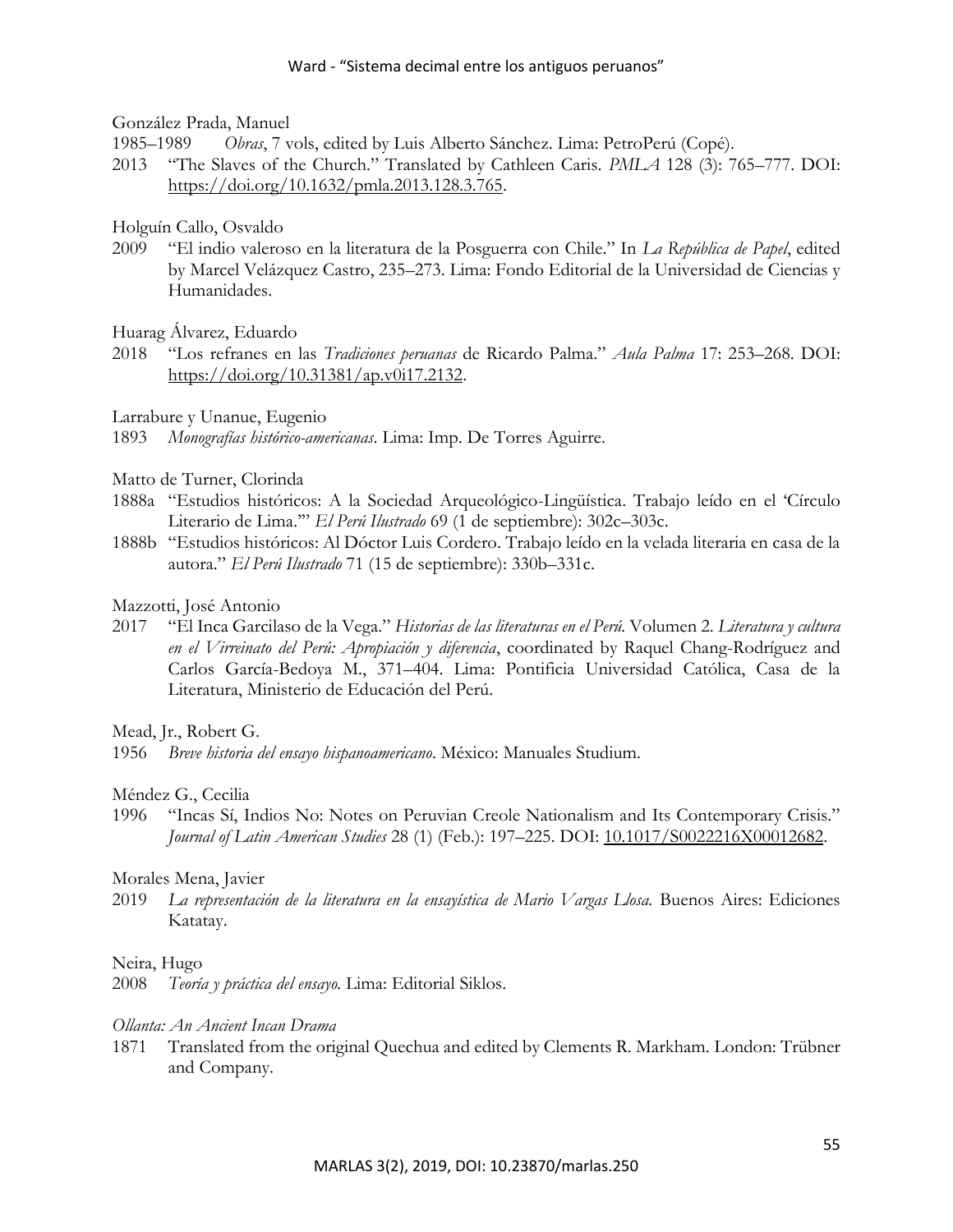Oviedo, José Miguel

1991 *Breve historia del ensayo hispanoamericano*. Madrid: Editorial Alianza.

Palma, Ricardo

- 1865 *Armonías. Libro de un desterrado.* París: Librería de Rosa y Bourret.
- 1872 *Tradiciones.* (First series). Lima: Imprenta del Estado.
- 1875 *Perú. Tradiciones.* (Third series). Lima: Benito Gil.
- 1883 *Tradiciones peruanas*. 2nd ed. Lima: Imprenta del Universo, de Carlos Prince.
- 1891 *Ropa apolillada* (octava y última serie de *Tradiciones*). Lima: Imp. y Librería del Universo de C. Prince.
- 1899 *Tradiciones y artículos históricos*. Lima, Imp. Torres Aguirre.
- 1900 *Cachivaches*. Lima: Imprenta Torres Aguirre.
- 1949 *Epistolario*. 2 tomos. Lima: Editorial Cultura Antártica.
- 1961 *Tradiciones peruanas completas*. 4th ed, edited by Edith Palma. Madrid: Aguilar.

#### Pantigoso, Manuel

2017 "Ricardo Palma, el 'Bibliotecario mendigo': amor al libro a través de sus cartas." *Aula Palma* 16: 285–308. DOI: [https://doi.org/10.31381/test2.v0i16.1353.](https://doi.org/10.31381/test2.v0i16.1353)

#### Real Academia Española

- 1869 *Diccionario de la lengua castellana por la Real Academia Española*. Undécima edición. Madrid: Imprenta de Don Manuel Rivadeneyra.
- 1884 *Diccionario de la lengua castellana por la Real Academia Española*. Duodécima edición. Madrid: Imprenta de D. Gregorio Hernando.

#### Rodríguez-Arenas, Flor María

1993 "Historia editorial y literaria." In *Tradiciones peruanas*, edited by Julio Ortega and Flor María Rodríguez-Arenas, 381–408. Nanterre: Allca XXe. Colección Archivos.

#### Santo Tomás, Domingo de

1560 *Lexicón, o Vocabulario de la lengua general del Perú*. Valladolid: Francisco Fernandez de Cordoua, impressor de la M.R.

#### Skinner, Lee Joan

2006. *History Lessons: Refiguring the Nineteenth-Century Historical Novel in Spanish America.* Newark: Juan de la Cuesta.

#### Tanner, Roy L*.*

- 1986 *The Humor of Irony and Satire in the* Tradiciones peruanas. Columbia: University of Missouri Press.
- 2002 "Ricardo Palma ante la Real Academia Española de la Lengua." *Lexis* 26.2: 493–507.

#### Tauzin Castellanos, Isabelle

1999 *Claves de una coherencia: las "Tradiciones peruanas" de Ricardo Palma*. Lima: Universidad Ricardo Palma.